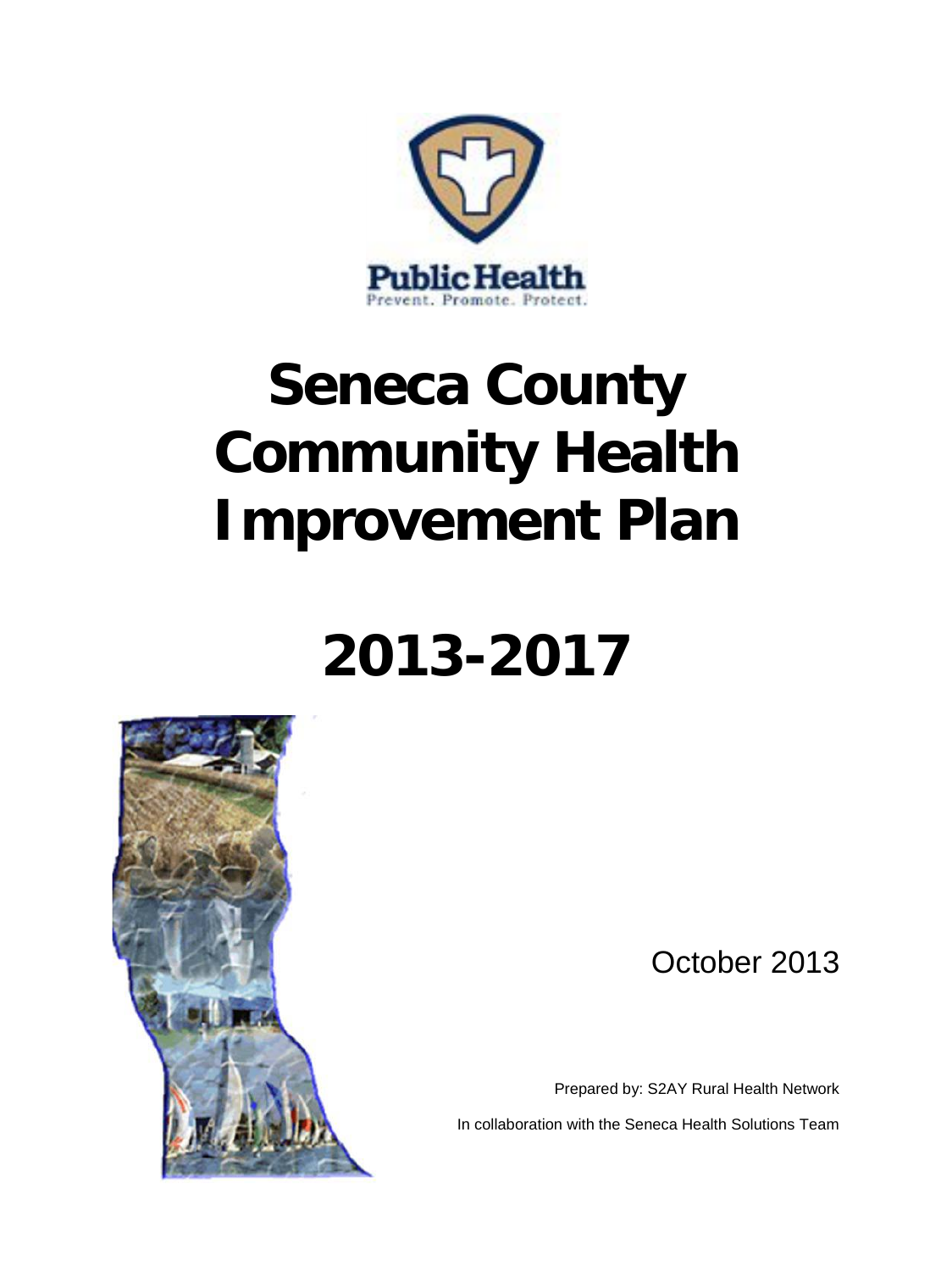#### **Executive Summary**

#### What are the health priorities facing Seneca County?

 This was the question facing Seneca County Public Health Department as they delved into a comprehensive process that involved health care organizations, hospitals, business and community leaders, academia, government agencies, non-profit organizations and county residents. Key partner agencies (Seneca County Public Health, Finger Lakes Health (Geneva General Hospital), Cornell Cooperative Extension, and other community partners), engaged in a process facilitated by the S2AY Rural Health Network over a 22 month period to collect data, solicit opinions, facilitate a process and guide a discussion to determine not only what are the most pressing problems facing our residents, but also what we can effectively and efficiently address.

 According to the New York State Department of Health, Public Health employees in local health departments "protect the health of entire communities... must always be prepared to deal with the unknown, they protect people from disease and harm before, during and after emergencies".

 in the community. Although there is no hospital located inside county boundaries Geneva General part of the Finger Lakes Health system participated in this process. To that end Seneca County Public Health and their partners utilized the Mobilizing for Action through Planning and Partnership (MAPP) process to select two key health priorities and one disparity to address

 In the end, Seneca County Public Health and the partner agencies decided to tackle two tough areas under the New York State Dept. of Health priorities of the prevention of chronic disease and promoting mental health and preventing substance abuse:

- 1. Reduce obesity in children and adults
- 2. Prevent substance abuse and other mental, emotional, and behavioral disorders

The disparity the partners chose to address was:

Reduce tobacco use among individuals with a mental health or substance abuse issue

 Chronic diseases are among the leading causes of death, disability and rising health care costs in New York State (NYS). Specifically, they account for approximately 70% of all deaths in NYS, and affect the quality of life for millions of other residents, causing major limitations in daily living for about 10% of the population. Costs associated with chronic disease and their major risk factors account for more than 75% of our nation's health care spending<sup>[1](#page-1-0)</sup>. Obesity is a major contributor to chronic disease.

#### Obesity Prevalence

 $\overline{a}$ 

- 1997 to 60% in 2008. • The percentage of New York State adults who are overweight or obese increased from 42% in
- The percentage of obese adults in New York State more than doubled from 10% in 1997 to 25% in 2008.
- Obesity among children and adolescents has tripled over the past three decades. Currently, a third of New York's children are obese or overweight.
- \$150 billion and New York State more than \$7.6 billion every year.<sup>[2](#page-1-1)</sup> Health care to treat obesity-related illnesses and conditions cost the United States an estimated

 According to the data available when the CHA was completed (2008-09 EBRFSS data), Seneca County had a third highest rate of age-adjusted percentage of adults who are obese or overweight (BMI 25 or above) compared to New York State. 70.5% of Seneca County residents are obese or overweight versus the New York State average of 59.3%. Unfortunately, Seneca County also has the distinction of having the **highest** rate of age-adjusted percentage of adults who are obese (BMI 30 or above) in New York State at 37.5% compared to the NYS average of 23.1. According to our survey, the average BMI of

<span id="page-1-0"></span> $1$  CDC Chronic diseases: The Power to Prevent, the Call to Control

<span id="page-1-1"></span><sup>&</sup>lt;u><http://www.cdc.gov/chronicdisease/resources/publications/aag/chronic.htm></u><br><sup>2</sup>New York State Dept. of Health Obesity Prevention <u>http://www.health.ny.gov/prevention/obesity/</u>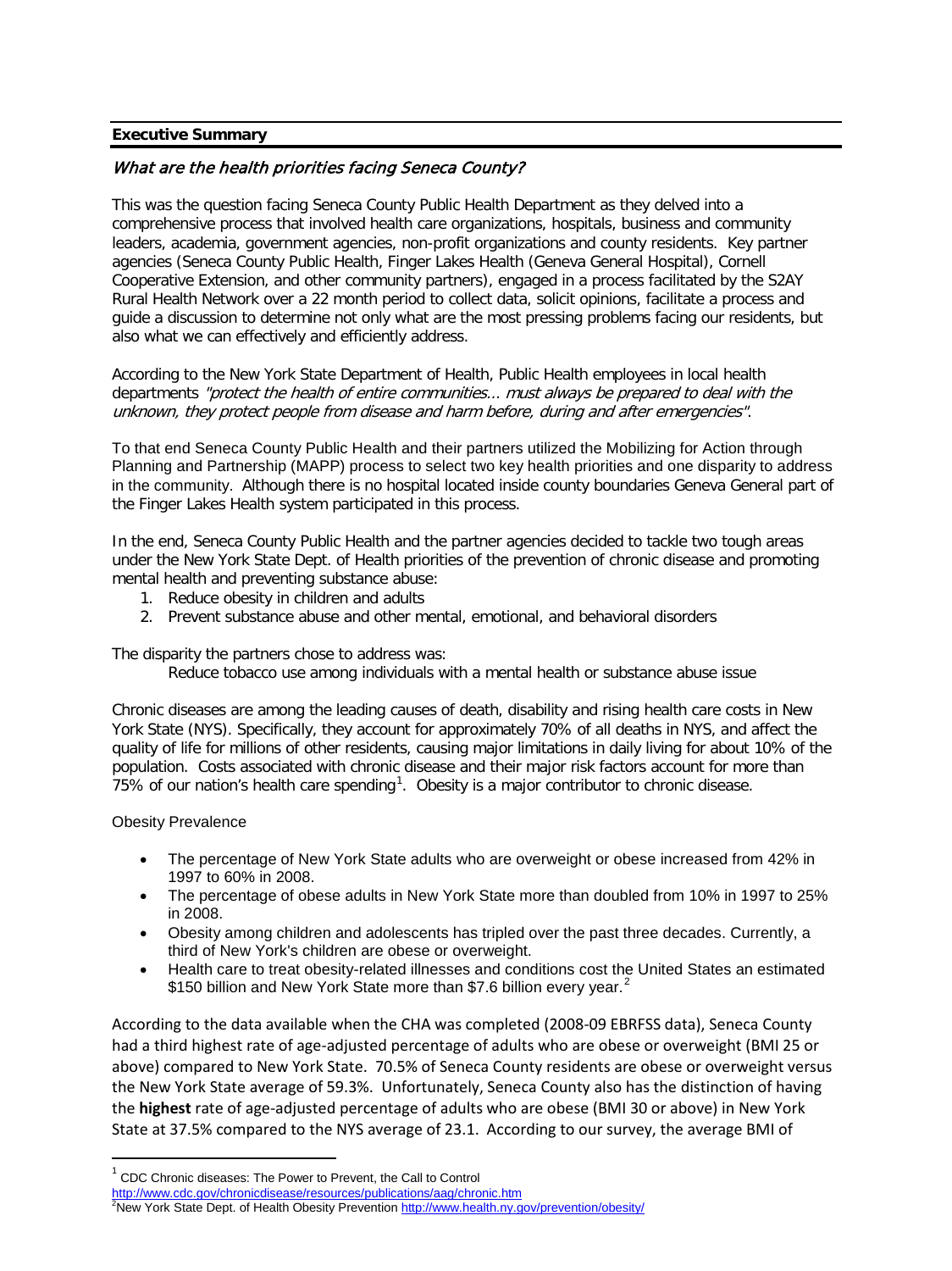respondents was 31.5. Public health officials across the state and the nation must take steps to address this rising epidemic.

 Seneca County has also chosen to tackle the tough area of mental health and substance abuse. Many Mental, Emotional and Behavioral (MEB) disorders, such as substance abuse and depression, have lifelong effects that include high psychosocial and economic costs for people, their families, schools and communities. The financial costs nationally in terms of treatment services and lost productivity are estimated at \$247 billion annually. Beyond the financial costs, MEB disorders interfere with people's ability to accomplish developmental tasks, such as establishing healthy interpersonal relationships, succeeding in school, making their way into the workforce and staying optimally functional once there. Mental and physical health problems are interwoven. Improvements in mental health help improve individuals and populations' physical health<sup>[3](#page-2-0)</sup>.

 Smoking kills 25,500 people every year in New York State. Secondhand smoke kills 2,500 New Yorkers every year. At any one time, there are estimated to be 570,000 New Yorkers afflicted with serious disease directly attributable to their smoking. It is projected that 389,000 New York State youth age 0-17 will die from smoking. 24.3% of Seneca County residents smoke compared to the NYS rate of 18.1%.

 Failing to win the battle against tobacco use, obesity, substance abuse and other mental, emotional, and behavioral disorders will mean premature death and disability for an increasingly large segment of Seneca County residents**.** Without strong action to reverse the obesity epidemic, for the first time in our history children may face a shorter lifespan than their parents. Seneca County Public Health along with their partners developed the Community Health Improvement Work Plan (see attachment E) to address these issues.

 Next steps will center on accomplishing the activities outlined in the Community Health Improvement Work Plan to achieve the objectives related to our identified priorities. Seneca County Public Health will continue to meet and work with our partners on a regular basis to begin to make progress in addressing the identified priorities to reduce obesity, substance abuse and tobacco use.

<span id="page-2-0"></span> $\overline{a}$ <sup>3</sup>http://www.health.ny.gov/prevention/prevention\_agenda/2013-2017/plan/mhsa/mhsa\_introduction.htm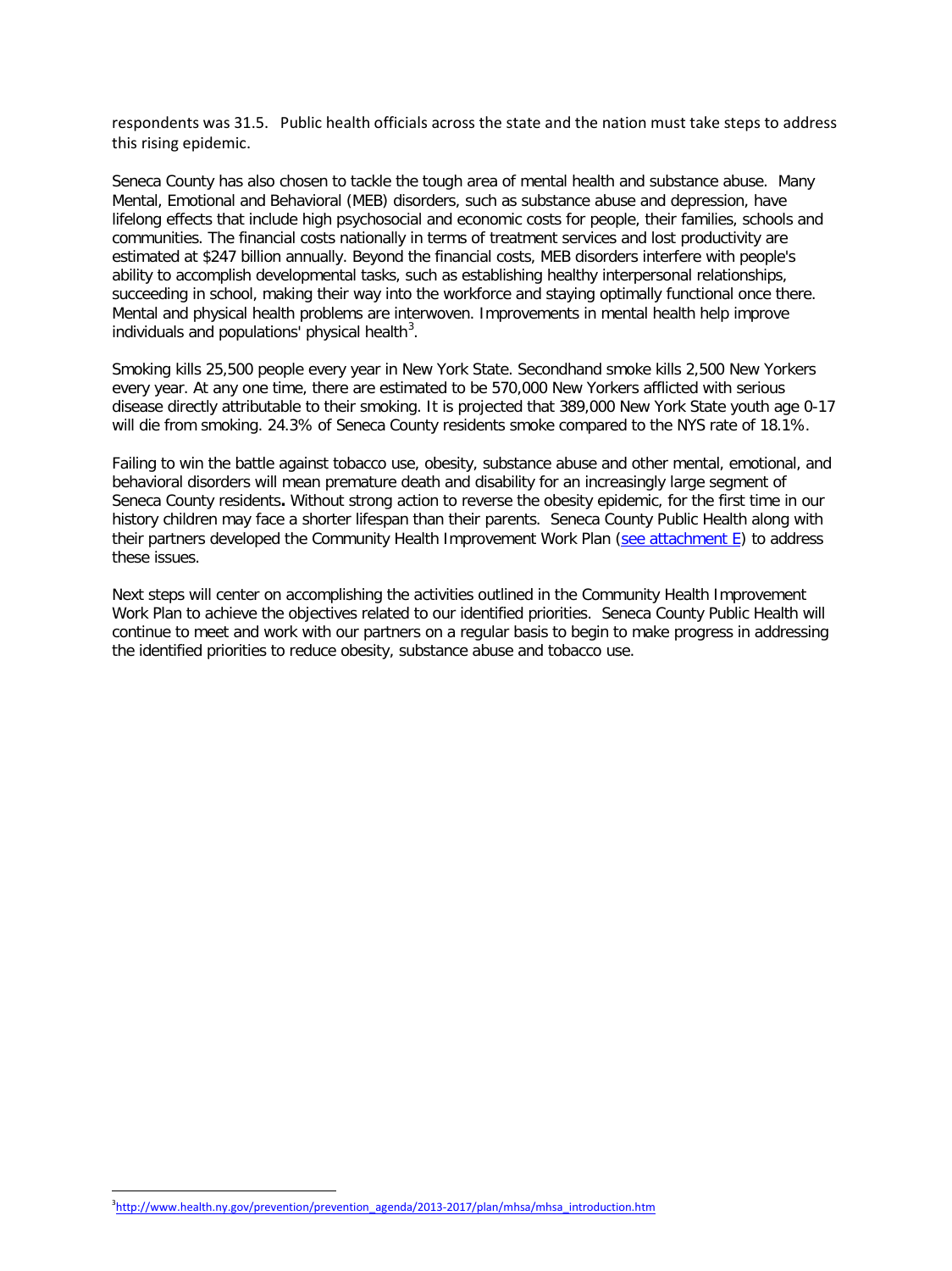#### **Background and Process**

#### **Mobilizing for Action through Planning and Partnership**

 Led by the S2AY Rural Health Network Seneca County Public Health Department along with local hospitals and community partners utilized the Mobilizing for Action through Planning and Partnership (MAPP) process to determine two priorities and a disparity from the 2013 – 2017 Prevention Agenda. The MAPP process is a strategic approach to community health improvement. This tool helps communities improve health and quality of life through community-wide strategic planning. Using MAPP, communities seek to achieve optimal health by identifying and using their resources wisely, taking into account their unique circumstances and needs, and forming effective partnerships for strategic action. The MAPP tool was developed by the National Association of County and City Health Officials (NACCHO) in cooperation with the Public Health Practice Program Office, Centers for Disease Control and Prevention (CDC). A work group comprised of local health officials, CDC representatives, community representatives, and academicians developed MAPP between 1997 and 2000. The vision for implementing MAPP is: "Communities achieving improved health and quality of life by mobilizing partnerships and taking strategic action". The MAPP process encompasses several steps.

#### **Organize for Success- Partner Development**

 The goal of this step is to bring together key partners and familiarize them with the MAPP process and determine key local questions. To accomplish this the Seneca County Public Health Department invited participants from a wide range of the organizations throughout the county. Organizations that participated in the community health assessment process were:

- Seneca County Public Health Department
- Finger Lakes Health (Geneva General)
- Cornell Cooperative Extension
- Finger Lakes Community Health
- FLACRA
- NY Chiropratic College
- Seneca County Youth Bureau
- Wayne CAP
- Seneca County Office of the Aging
- **Lifecare**
- Seneca County DSS
- United Way
- House of Concern
- Seneca County Mental Health Department
- Red Cross
- Council on Alcoholism & Addictions in the Finger Lakes
- Finger Lakes WIC Program
- Tobacco Coalition of the Finger Lakes
- S2AY Rural Health Network

 The Seneca Health Solutions Team included these organizations that are committed to improving the health of Seneca County residents. This group has met on a monthly basis with key partners meeting more regularly as needed. The members of the Seneca Health Solutions Team have agreed to meet on a regular basis to ensure that the initiatives outlined in this plan are implemented, monitored and evaluated.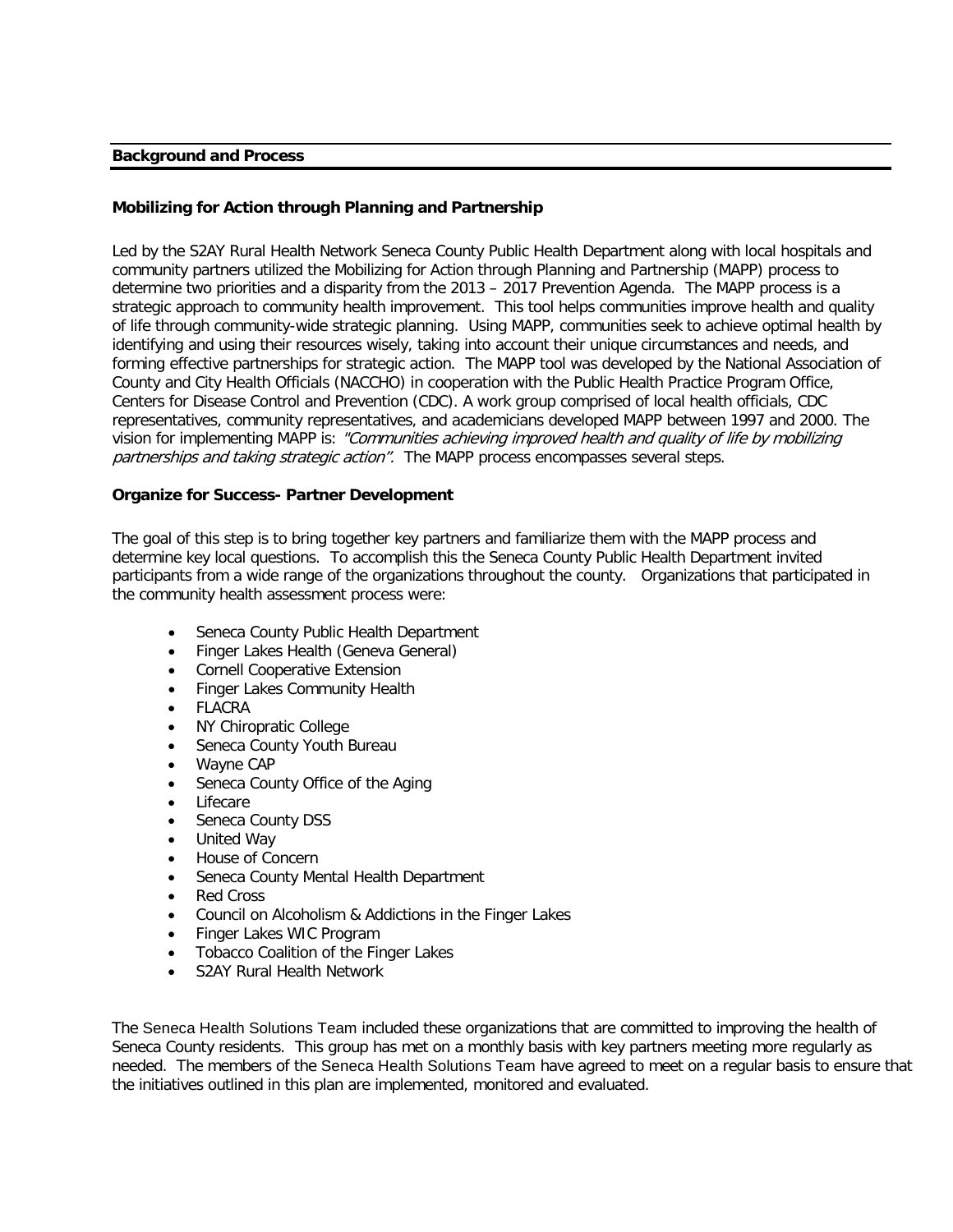#### **Assessments**

 Four assessments compromise the entire MAPP process. The assessment phase provides a comprehensive picture of a community in its current state using both qualitative and quantitative methods. The use of four different assessments is a unique feature of the MAPP process. Most planning processes look only at quantitative statistics and anecdotal data. MAPP provides tools to help communities analyze health issues through multiple lenses.

 The first assessment examined the Community Health Status Indicators. Two methods were used to examine indicators. The first was to collect relevant statistical data using the NYSDOH Community Health Indicator Reports and a variety of other secondary sources. This was completed by S2AY Rural Health Network staff. The second method was to collect primary data by conducting a comprehensive survey among a random sample of community residents to determine their opinions, health-related behaviors and health needs. A total of 345 completed surveys were returned in Seneca County. Surveys were conducted electronically through a Survey Monkey link, along with paper copies which were distributed to the public through employers, health, educational and human services agencies and through other community groups. A drawing for gas cards was held to encourage responses. The survey was designed to encompass questions in the five Prevention Agenda areas that the New York State Department of Health (NYSDOH) has identified as high priority issues on a statewide basis.

 The second assessment evaluated the effectiveness of the Public Health System and the role of Seneca County Public Health Department within that system. This was done using a modification of the Local Public Health System Assessment tool developed by the CDC and NACCHO. This was also conducted via an electronic survey on Survey Monkey. A diverse group of key informants were chosen to complete the survey, including community leaders who are familiar in some way with the local public health system. The assessment was completed through the use of a more user-friendly version of the CDC and NACCHO tool, Local Public Health System Assessment (LPHSA). Each of the ten essential public health services was rated by the group by ranking the series of indicators within each Essential Service to determine areas of strength and areas needing improvement within the Local Public Health System.

 The third assessment was the Community Themes and Strengths Assessment that was conducted through focus groups which were held throughout the County. This assessment looked at the issues that affect the quality of life among community residents and the assets the County has available to address health needs. These were held in conjunction with the fourth assessment that looked at the "Forces of Change" that are at work locally, statewide and nationally, and what types of threats and/or opportunities are created by these changes. The focus groups conducted in Seneca County included a discussion and presentation at the Seneca County Human Services Network meeting on 12/10/12, at the Seneca County Family Health and Wellnesss Committee meeting on 1/16/13, at the Interlaken Reform Church Food Pantry on 2/22/13, at the Ovid SNAP Education meeting on 2/25/13 and with a Seneca County Headstart parents group in Seneca Falls on 2/25/13. These groups helped augment the responses of the public health system assessment and findings of the survey of community residents.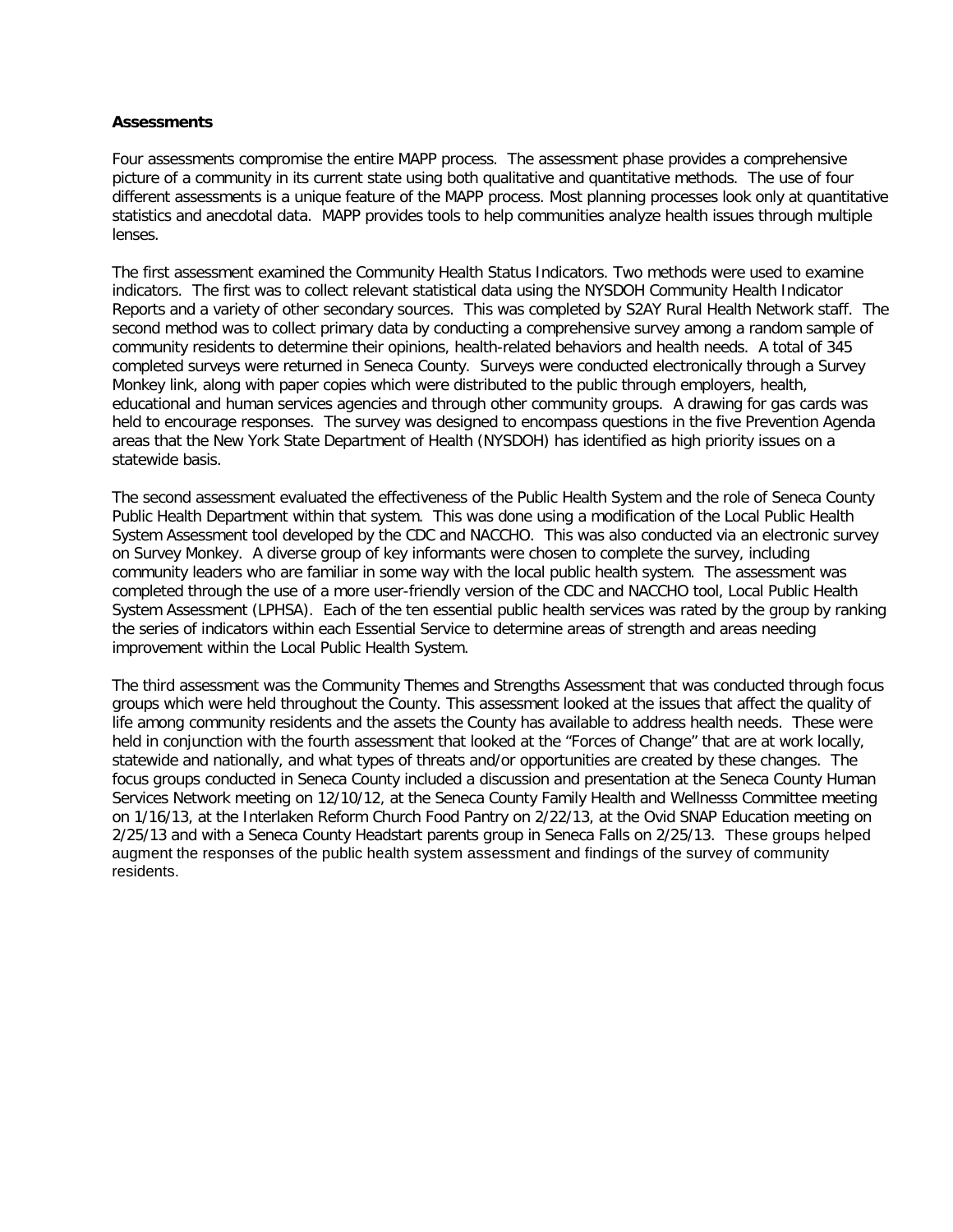#### **Identification of Strategic Issues**

 Once these results were tallied, a finalized list of the top issues from all components of the assessment process was compiled. A series of meetings was held with the Seneca Health Solutions Team to present the data and pick priorities. The Collaborative was charged with ranking the priorities based on their knowledge of health needs and available services, along with the data presented, to select two priorities and one disparity. In order to accomplish this the Hanlon Method was used. This method of ranking focuses most heavily on how effective any interventions might be. The Hanlon Method utilizes the following formula to rank priorities:



#### **(A & 2B) X C**

where A= the size of the problem, B= the severity of the problem and C=the effectiveness of the solution. The effectiveness of the solution is given a lot more weight than the size or seriousness of the problem, with the hope of making wise use of limited resources by targeting solutions that are known to be effective. Participants also consider the weight of the propriety, economic feasibility, acceptability, resources and legality (PEARL) of issues in this ranking system. Numerical values were determined by each participant for size, severity and effectiveness, and then plugged into the formula along with average PEARL scores.

 It is important to note that while the Hanlon Method offers a numerical and systematic method of ranking public health priorities, it is still a method that is largely subjective, but which represents a quantitative way to rank qualitative and non-comparable quantitative information. Since respondents ranked each component (size, seriousness and effectiveness of the solution) individually using a paper ranking form, the rankings were not heavily influenced by group dynamics. Based upon the ranking through the Hanlon Method, Seneca County's scores on the top health related issues in the county were:

|                                       | <b>Hanlon</b> | <b>PEARL</b> |
|---------------------------------------|---------------|--------------|
| Obesity                               | 158.70        | 4.60         |
| Cancer                                | 151.26        | 4.25         |
| Depression/Other MH                   | 134.18        | 4.15         |
| Dental health                         | 134.17        | 4.15         |
| Behavioral problems in young children | 130.48        | 4.20         |
| Access to health care                 | 128.61        | 3.80         |
| Alcohol abuse/Substance abuse         | 128.48        | 4.70         |
| smoking/tobacco use                   | 101.13        | 3.95         |
| Unintentional Injury                  | 69.10         | 2.50         |

 Community partners discussed all these issues, but concentrated on the top ranked issues. After reviewing, discussing and considering county assessments, data and previous initiatives the group decided to focus on the top two priorities of:

- 1. Reduce obesity in children and adults
- 2. Prevent substance abuse and other mental, emotional, and behavioral disorders

The disparity the partners chose to address was:

Reduce tobacco use among individuals with a mental health or substance abuse issue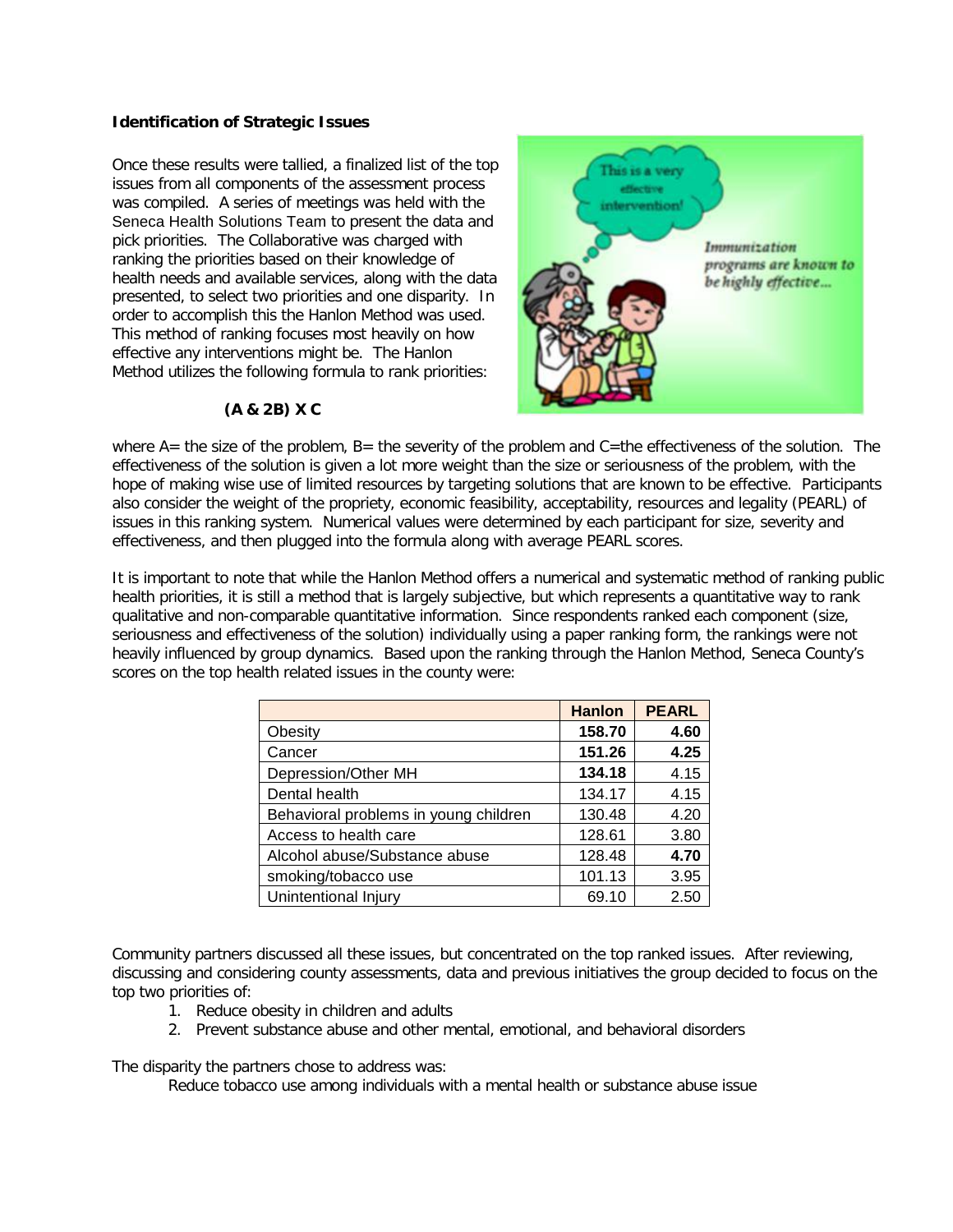#### **Formulate Goals and Strategies**

 During this stage research and evidence-based best practices were considered by Seneca County Public Health and their partners from many different sources including the state's Prevention Agenda 2013 – 2017 material, and national guidance, such as the National Prevention Strategy, Guide to Community Preventive Services, and Healthy People 2020. The Health Impact Pyramid developed by Thomas R. Frieden, MD, MPH was utilized. This is a pyramid approach to describe the impact of different types of public health interventions and provides a framework to improve health. The base of the pyramid indicates interventions with the greatest potential impact and in ascending order are interventions that change the context to make individuals' default decisions healthy, clinical interventions that require limited contact but confer long-term protection, on-going direct clinical care, and health education and counseling. Interventions focusing on lower levels of the pyramid tend to be more effective because they reach broader segments of society and require less individual effort.

 For each focus area under the selected Prevention Agenda Prevent Chronic Disease priority and the Promote Mental Health and Prevent Substance Abuse Action Plan priority objectives and goals were identified that included improvement strategies and performance measures with measurable and time-framed targets over the next five years. Strategies proposed are evidence-based or promising practices. They include activities currently underway by partners and new strategies to be implemented.

 These strategies are supported and will be implemented in multiple sectors, including at local schools, worksites, businesses, community organizations, and with providers, to make the easy choice also the healthy choice. We will create an environment that is conducive to physical activity, good nutrition, tobacco cessation and educated about mental health and substance abuse issues through our network of partnerships with these diverse organizations.

 Over a period of several months, our partnership worked to develop a broad based plan to address our chosen priorities of obesity, prevention of substance abuse and other mental, emotional and behavioral disorders along with our disparity of promoting tobacco cessation for those with mental health and/or substance abuse issues. The Seneca Health Solutions Team Work Plan places emphasis on three key areas: 1) health promotion activities to encourage healthy living and limit the onset of chronic diseases; 2) early detection opportunities that include screening populations at risk; and 3) successful management strategies for existing diseases and related complications. These strategies recommended by the Health Impact Pyramid are based on the interventions' evidence base, potential to address health inequities, ability to measure success, potential reach, potential for broad partner support and collaboration, and political feasibility. This is based on findings from such organizations as the Institute of Medicine of the National Academies and their report, *Accelerating Progress in Obesity Prevention: Solving the Weight of the Nation* or the CDC's, Recommended Community Strategies and Measurements to Prevent Obesity in the United States.

 Obesity is one of the leading causes of preventable deaths leading to other chronic diseases, including diabetes, cancer, heart disease, stroke, arthritis and others. We have included many interventions to encourage increased physical activity and better nutrition thus reducing our obesity rates leading to lower chronic disease rates. These initiatives include pursuing initiatives with the local school districts, promoting breast feeding policies, adoption of a healthy vending policy by county government, using local food at schools, and adoption of policies to reduce the consumption of sugar sweetened beverages. We will encourage providers to use resource guides in their electronic medical records to promote the County's many opportunities for physical activity and better nutrition including local farmer's markets, parks and hiking trails.

 Our efforts to fight obesity will impact our chronic disease indicators lowering rates for a multitude of diseases. Cardiovascular Disease (CVD) is the leading cause of death in the United States and in NYS. Additionally, NYS has the second highest mortality rate in the U.S. from cardiovascular disease (CVD). CVD was responsible for 31% of deaths in NYS in 2010 and accounted for a substantial proportion of the estimated \$50 billion in direct medical costs spent on chronic disease in the state. For every person who dies from a heart attack, 18 people survive. For every person who dies from a stroke, seven people survive. Many of these survivors are disabled and cannot lead productive lives. Stroke is a leading cause of premature, permanent disability among working-age adults in the United States. Stroke alone accounts for the disability of more than a million Americans. The economic impact of CVD and stroke on the health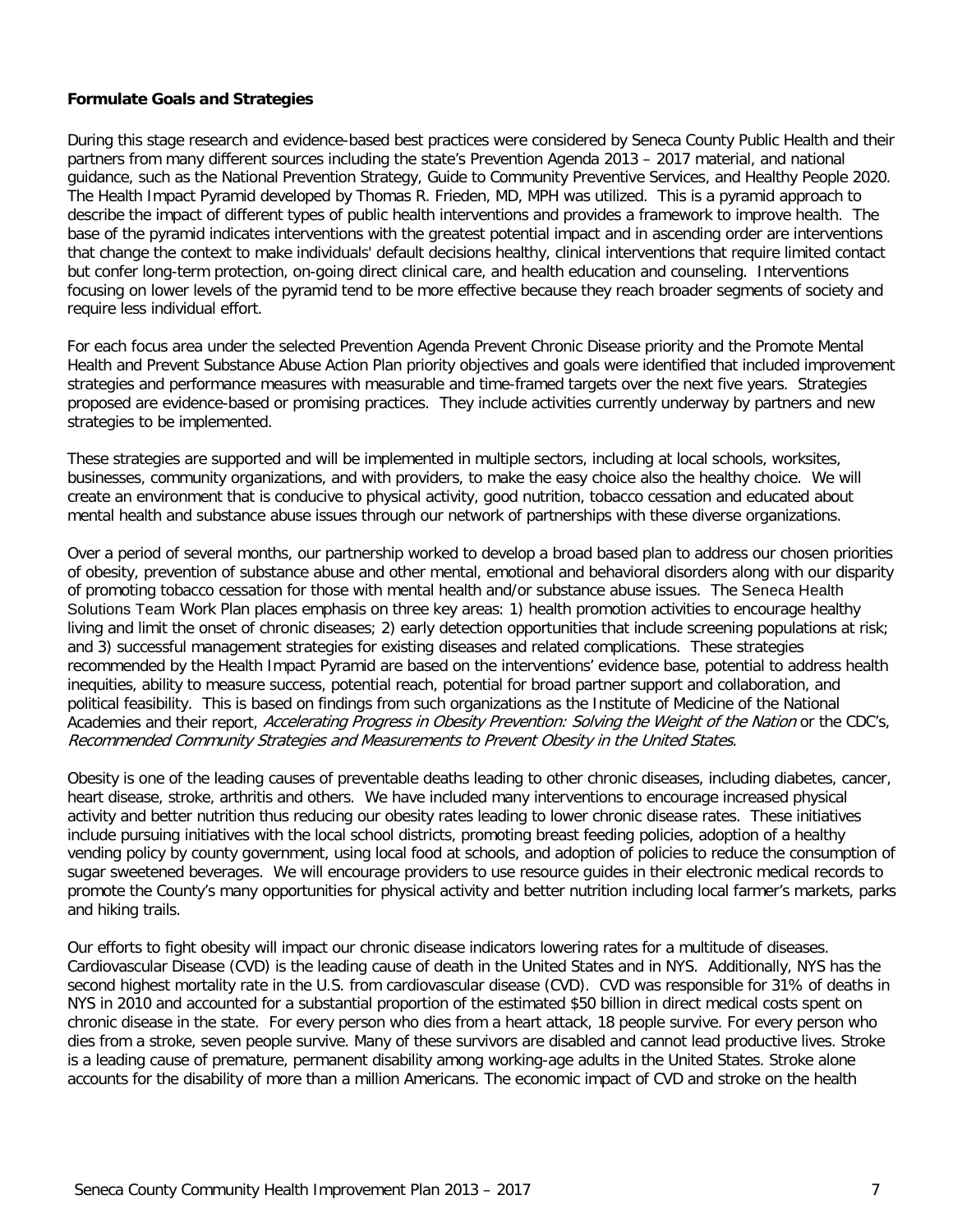system will grow as the population ages.<sup>4</sup> Heart disease, and hypertension in particular as a major contributor to heart disease (and cerebrovascular disease) must also be prioritized.

 Mental and emotional well being is essential to overall health. At any given time, almost one in five young people nationally are affected by mental, emotional and behavioral (MEB) disorders, including conduct disorders, depression and substance abuse. About three-fourths of all MEB disorders are diagnosed between the ages of 14-24 years<sup>[5](#page-7-1)</sup>. We will work closely with the Seneca County Mental Health Dept. and Substance Abuse Coalition to implement our strategies and activities in the work plan. We will strive to implement policy and environmental changes that will have a lasting, sustainable impact. These include the passage of a social hosting law, utilizing social media to reach young Seneca County residents and their parents, providing education to providers, working with local school districts and surveying our youth.

 Our disparity is to reduce tobacco use among individuals with a mental health or substance abuse issue. Tobacco use in addition to obesity is a contributing factor to cardiovascular diseases. The age adjusted congestive heart failure mortality rate per 100,000 in Seneca County is 16.8 compared to the upstate New York rate of 15.3. [6](#page-7-2) The age adjusted percentage of coronary heart disease hospitalization rate per 10,000 in Seneca County is 44.6 compared to the upstate NY rate of 43.7. Failing to win the battle against obesity and tobacco use will mean premature death and disability for an increasingly large segment of Seneca County residents. Without strong action to reverse the obesity epidemic, for the first time in our history children may face a shorter lifespan than their parents. Seneca County Public Health along with their partners has developed the Community Health Improvement Work Plan to address these issues.

The CHIP Chart that follows outlines the workplan to address our chosen priorities and disparity in Seneca County.

 One exciting aspect of the Community Health Improvement Work Plan is the unlimited possibilities offered by technological advances. Area hospitals and other local providers are beginning to implement Electronic Health Records (EHR). These EHR's will create a sea of change in how providers manage their patients. When fully functional the benefits of EHRs include improved [quality and convenience](http://www.healthit.gov/providers-professionals/health-care-quality-convenience) of patient care, accuracy of [diagnoses, health outcomes,](http://www.healthit.gov/providers-professionals/improved-diagnostics-patient-outcomes) and [care coordination,](http://www.healthit.gov/providers-professionals/improved-care-coordination) increased [patient participation](http://www.healthit.gov/providers-professionals/patient-participation) in their care and increased [practice efficiencies and cost savings.](http://www.healthit.gov/providers-professionals/medical-practice-efficiencies-cost-savings) We will utilize this technology to give our residents one more, vital tool to improve their health outcomes. EHR's will give providers decision support tools and available resources at their finger tips leading to disease management discussions with patients and better chronic disease case management.

 Primary care providers will be trained to talk to their patients about their weight, physical activity, blood pressure, diet and tobacco use. They will be educated on mental health and substance abuse issues. Professional training programs in prevention, screening, diagnosis and treatment of obesity and substance abuse will be provided and reach across the spectrum of health care providers. Resources will be available to providers through a link in the EHR. Through the use of this new technology follow-up calls will be able to be made to check on patient compliance. Additionally, the EHR's will provide the opportunity and documentation necessary to evaluate and measure their use. EHR's provide one more important connection in the network to support residents to fight obesity, mental health issues and tobacco use.

 Additionally, we are extremely excited to report that shortly we will be able to add some objectives under the lowest level of Freiden's pyramid, Socio-economic factors. Through the largesse of the Greater Rochester Health Foundation, our STEPS (Seneca Towns Engaging People for Solutions) proposal serving the Towns of Ovid, Romulus, Lodi and Covert community was awarded a Neighborhood Health Improvement grant that the Dundee community in Yates County has had since 2008. This is a long term community building program, designed to influence the social determinants of health over a long period (10 years or more) to improve health outcomes. While the grant will not start until December 1, 2013 and we do not know all the details and cannot yet plug additional objectives into our work plan, we know that it will enable us to make huge strides in improving health outcomes for at least one part of our community as part of our Community Health Improvement Plan. We are thrilled with this opportunity.

 As we implement our Community Health Improvement Work Plan we will continue to identify emerging best practices to reduce obesity and address substance abuse issues. We will evaluate our own programs and develop data measures to

 $\overline{a}$ <sup>4</sup> New York State Dept. of Health Cardiovascular Disease <u>https://www.health.ny.gov/diseases/cardiovascular/heart\_disease/</u><br><sup>5</sup> New York State Dept. of Health Promote Mental Health and Prevent Substance Abuse

<span id="page-7-1"></span><span id="page-7-0"></span><sup>&</sup>lt;sup>5</sup> New York State Dept. of Health Promote Mental Health and Prevent Substance Abuse

<span id="page-7-2"></span>[http://www.health.ny.gov/prevention/prevention\\_agenda/2013-2017/plan/mhsa/mhsa\\_introduction.htm](http://www.health.ny.gov/prevention/prevention_agenda/2013-2017/plan/mhsa/mhsa_introduction.htm)

<sup>&</sup>lt;sup>6</sup> New York State Dept. of Health New York State Community Health Indicator Reports<http://www.health.ny.gov/statistics/chac/indicators/>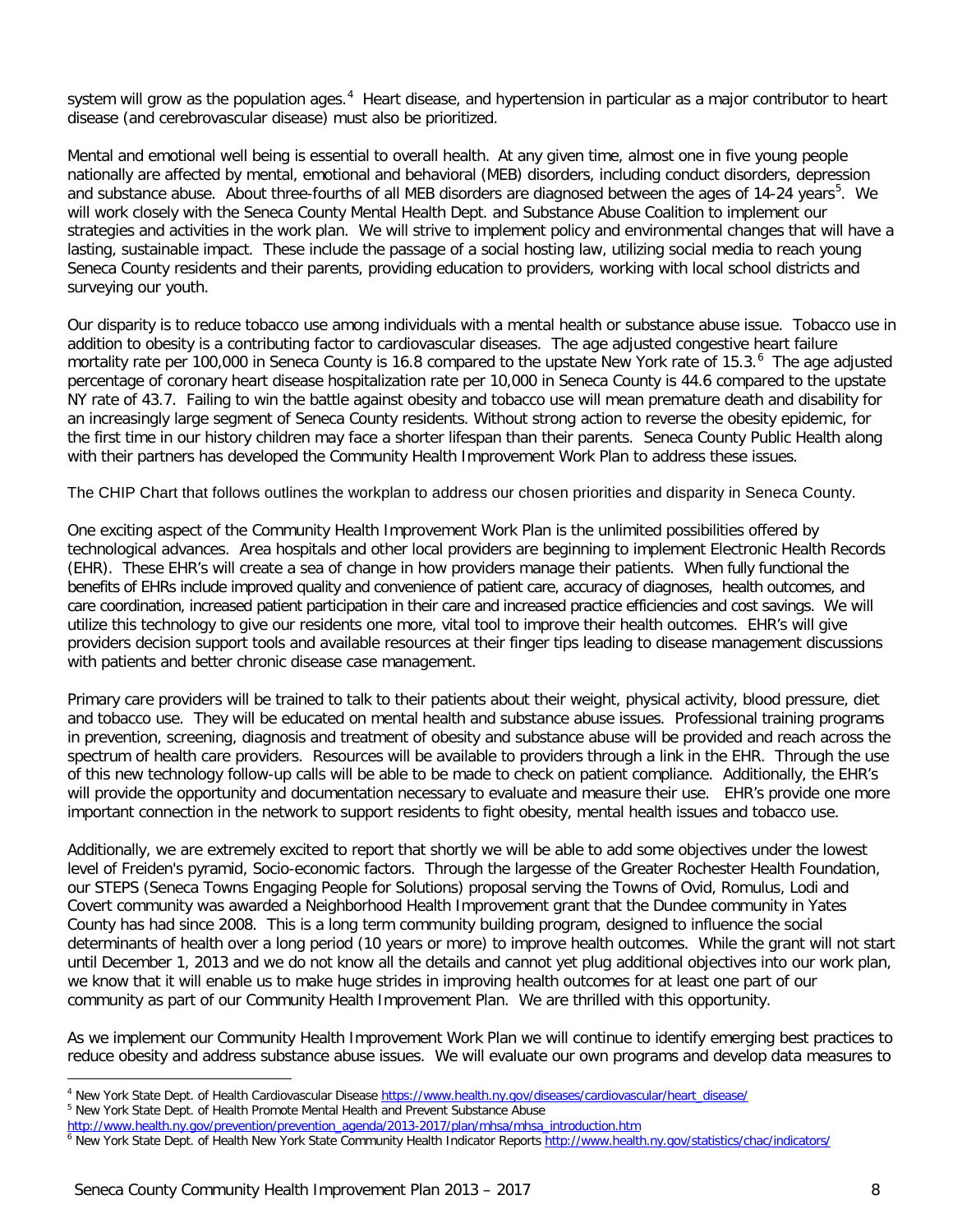assess their impact. Promising cases for return on investment will be shared with policymakers. Our continued and developing partnerships in the development of this plan have allowed us to strengthen the connection between public health, Finger Lakes Health and providers. Specifics are outlined in the work plan below.

#### **Maintenance of Engagement**

 The Community Health Improvement Work Plan designates the organizations that have accepted responsibility for implementing each of the activities outlined in the work plan. Measurements and evaluation techniques are provided for each activity with starting target dates provided. As mentioned above our partners in this process have agreed to meet on a regular basis to ensure that the initiatives outlined in this plan are implemented, monitored and evaluated. Progress will also be reported quarterly to the Seneca County Board of Health and Public Health Advisory Committee. Finger Lakes Health will provide updates of their Community Service Plans annually to their respective Hospital Boards. Activities on the work plan will be assessed and modified as needed to address barriers and to document successes. As priorities are addressed, other community partners may need to be brought to the table to effectively accomplish objectives.

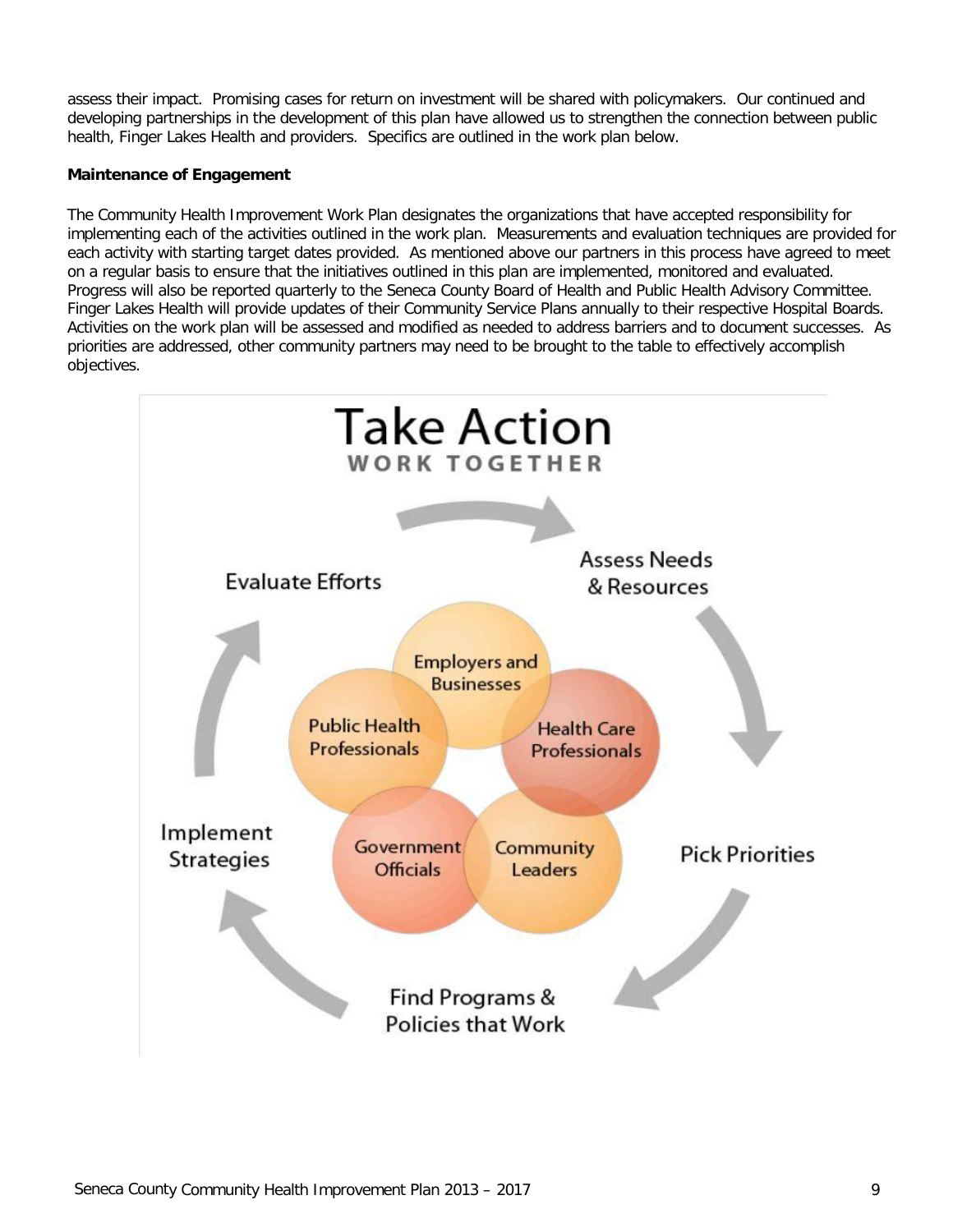### **Community Health Improvement Plan**

 The Seneca Health Solutions Team spent several meetings developing and refining the attached CHIP Chart, the overall workplan for community health improvement. While many objectives will only focus on program-related measures, we have made sure to include three measures that will specifically lead to improved health outcomes and help to achieve our goals of reducing obesity in a very measurable way. These include:

- Increase in women exclusively breastfeeding and breastfeeding at 6 months
- 10% increase of WIC mothers breastfeeding at 6 months
- Decrease by 2% the number of adults who consume sugary beverages in accordance with data reported from BRFSS

We fully expect that our continued efforts will lead to a healthier Seneca County.

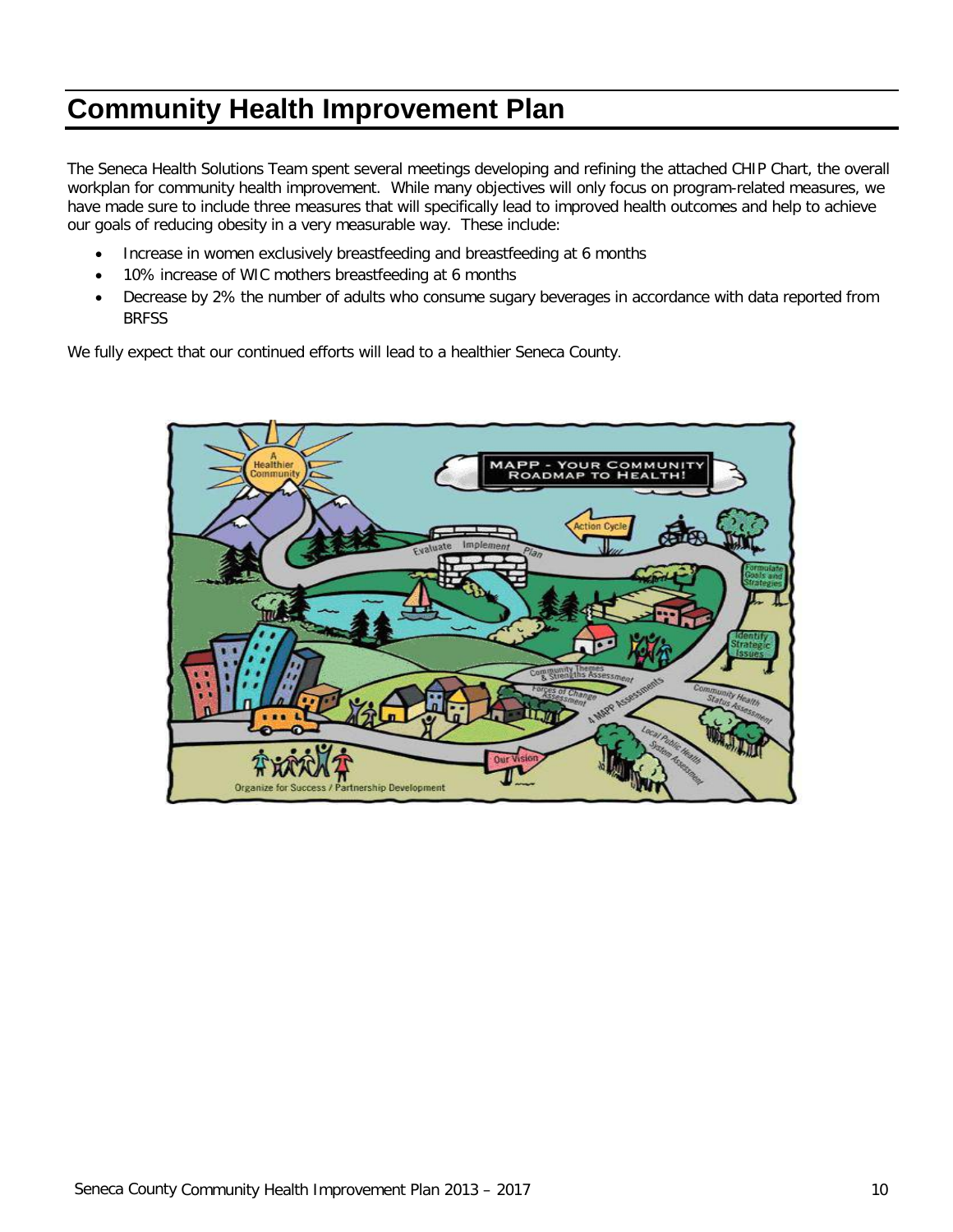| Goal 1: Reduce Obesity in Children and Adults                                                                                                |                                                                                                                                                     |                                                                                                                                                                                                                                                                                                                                                   |                                                                                                                                  |                      |                                                                                                                                                                                                                                                                                                                                                                                                                                                                                                                                                                                             |  |
|----------------------------------------------------------------------------------------------------------------------------------------------|-----------------------------------------------------------------------------------------------------------------------------------------------------|---------------------------------------------------------------------------------------------------------------------------------------------------------------------------------------------------------------------------------------------------------------------------------------------------------------------------------------------------|----------------------------------------------------------------------------------------------------------------------------------|----------------------|---------------------------------------------------------------------------------------------------------------------------------------------------------------------------------------------------------------------------------------------------------------------------------------------------------------------------------------------------------------------------------------------------------------------------------------------------------------------------------------------------------------------------------------------------------------------------------------------|--|
| Strategy Area                                                                                                                                | Objective                                                                                                                                           | Activities                                                                                                                                                                                                                                                                                                                                        | Partners                                                                                                                         | Timeframe            | Measurement/Evaluation                                                                                                                                                                                                                                                                                                                                                                                                                                                                                                                                                                      |  |
| 1. Create<br>community<br>environments<br>that promote<br>and support<br>healthy food<br>and beverage<br>choices and<br>physical<br>activity | A. By<br>December 31,<br>2017, decrease<br>the percentage<br>of adults ages<br>18 and older<br>who consume<br>1 or more<br>sugary drinks<br>per day | 1A-1. Educate the public about the risk<br>associated with the overconsumption of sugary<br>drinks through Re-think Your Drink presentations<br>to adults, community groups, youth groups, county<br>employees, SNAP Nutrition Education series and<br>through the use of educational displays at health<br>fairs and libraries in Seneca County. | CCE, PH,<br>workplaces<br>County<br>government,<br>PH, Seneca<br>County<br>Employee<br>Wellness<br>Committee                     | To begin<br>Jan 2014 | -Decrease by 2% the number of adults who consume<br>sugary beverages in accordance with data reported from<br><b>BRFSS</b><br>-# of SSB Policies implemented or adopted by<br>workplaces, schools, local gov't by 12/2017.<br>-Survey at least 50 Seneca County employees during<br>annual benefits fair re: eliminating soda machine and<br>the total # of sugary beverages consumed daily.<br>-Increase by 20% the number of SNAP Education<br>participants who report a reduction in the amount of<br>sugar sweetened beverages consumed daily thru pre and<br>post participant surveys. |  |
|                                                                                                                                              |                                                                                                                                                     | 1A - 2. Utilize a variety of Social Media to<br>educate the public about the risk associated with<br>overconsumption of sugary drinks. Examples<br>include Press releases, articles, public service<br>announcements and web postings.                                                                                                            | <b>CCE/PH</b>                                                                                                                    | 1/2014               | # of articles/posts/publications released                                                                                                                                                                                                                                                                                                                                                                                                                                                                                                                                                   |  |
|                                                                                                                                              |                                                                                                                                                     | 1A - 3. Increase access to healthy foods through<br>community gardens/and local producers to<br>distribute locally grown produce to food pantries<br>and to students and families enrolled in the Seneca<br>County backpack programs.                                                                                                             | Local schools,<br>local summer<br>programs, PH<br><b>Back Pack</b><br>Program<br>Coordinators,<br><b>CCE</b> Master<br>Gardeners | Ongoing              | Increase by 5% the number of adults and youth receiving<br>food from community gardens through Back Pack<br>Programs and Food Pantries receiving fresh produce by<br>12/17                                                                                                                                                                                                                                                                                                                                                                                                                  |  |
|                                                                                                                                              |                                                                                                                                                     | 1A - 4. Promote use of Farmer's Markets and<br>SNAP/EBT use within the community and<br>specifically at WIC Clinics.                                                                                                                                                                                                                              | WIC, CCE<br>OFA, PH                                                                                                              | Ongoing              | -Measure increased use of EBTs at Farmer's Markets<br>(CCEs)<br>-# of OFA vouchers given<br>-# of Redeemed WIC checks<br>-EBT Use at Seneca Falls Farmer's market tracked<br>annually                                                                                                                                                                                                                                                                                                                                                                                                       |  |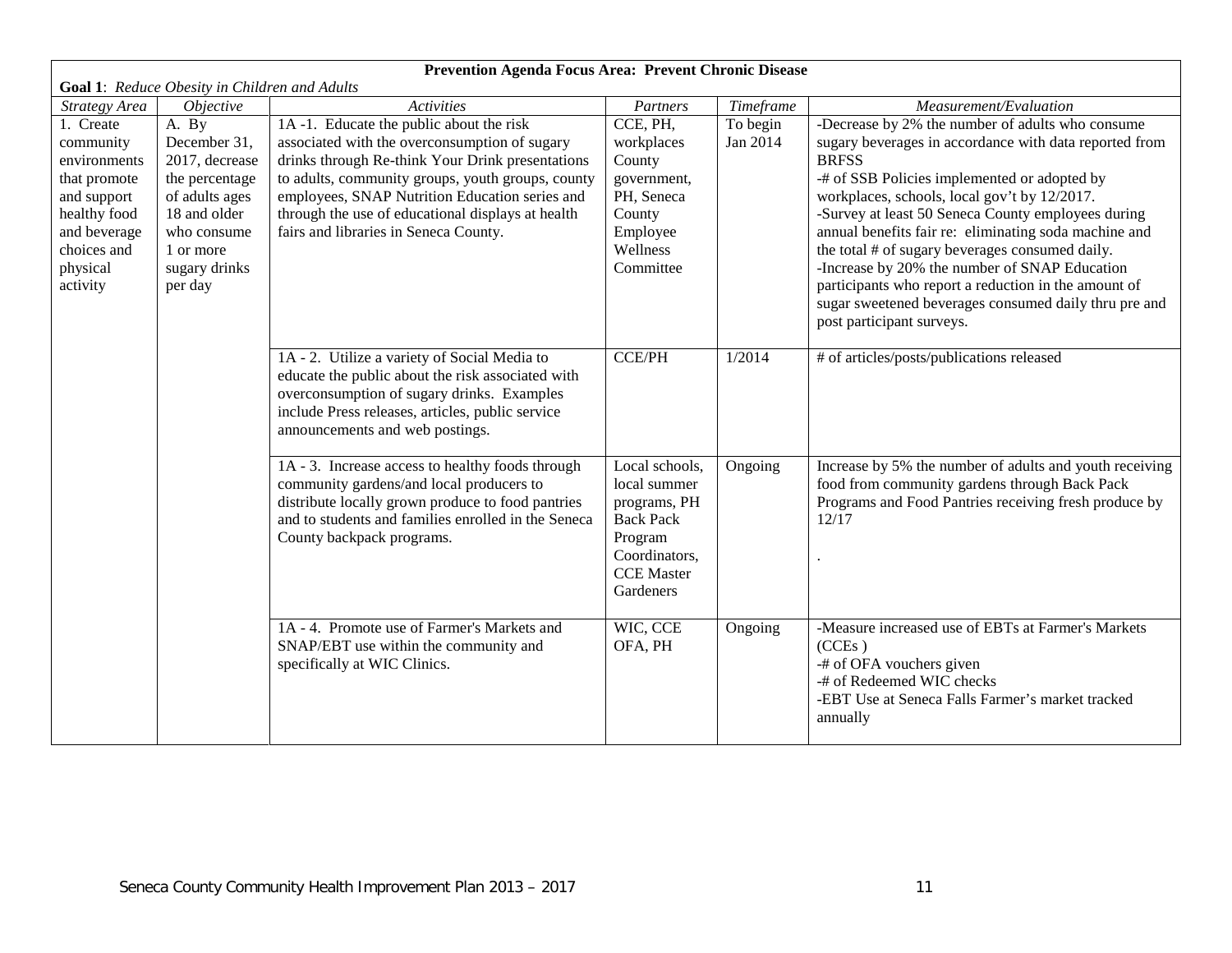| Goal 1: Reduce Obesity in Children and Adults                                              |                                                                                                                                                                 |                                                                                                                                                                                                                                                                                                                                                            |                                                                                       |                              |                                                                                                                                                                                                                                                                                                                                                                                                                    |  |  |
|--------------------------------------------------------------------------------------------|-----------------------------------------------------------------------------------------------------------------------------------------------------------------|------------------------------------------------------------------------------------------------------------------------------------------------------------------------------------------------------------------------------------------------------------------------------------------------------------------------------------------------------------|---------------------------------------------------------------------------------------|------------------------------|--------------------------------------------------------------------------------------------------------------------------------------------------------------------------------------------------------------------------------------------------------------------------------------------------------------------------------------------------------------------------------------------------------------------|--|--|
| Strategy Area                                                                              | <i>Objective</i>                                                                                                                                                | <b>Activities</b>                                                                                                                                                                                                                                                                                                                                          | Partners                                                                              | Timeframe                    | Measurement/Evaluation                                                                                                                                                                                                                                                                                                                                                                                             |  |  |
|                                                                                            | A. By<br>December 31,<br>2017, decrease<br>the percentage<br>of adults ages<br>18 and older<br>who consume                                                      | 1A-5. To increase community physical activity,<br>investigate and contact applicable parties to<br>compile resources and create a central guide to<br>promote local hiking trails and the area's natural<br>resources. Investigate creating and annually<br>updating an online resource guide as well as the<br>cost of printed copies ie Loca-Motion Map. | PH, Visitors<br>Bureau,<br><b>Traffic Safety</b><br>Board, NYCC,<br>CCE, FL<br>Health | Ongoing                      | -Resource guide created, online link made - # of hits<br>online<br>-# of Loca-motion maps distributed                                                                                                                                                                                                                                                                                                              |  |  |
|                                                                                            | 1 or more<br>sugary drinks<br>per day                                                                                                                           | 1A-6. To strengthen and promote joint-use<br>agreements such as the Step Up Program with the<br>New York Chiropractic College and the Health<br>Dept                                                                                                                                                                                                       | PH, NYCC                                                                              | Ongoing                      | -To survey participants regarding their current and post<br>program levels of physical activity.<br>-Total # of Joint Use Agreements<br>-# of adults participating in Step Up Program annually.<br>-The total % of Step Up participant s who report<br>increase participation in leisure time physical activity<br>through participant surveys<br>-Biometric screening #'s before and after program<br>completion. |  |  |
| 2. Expand<br>the role of<br>public and<br>private<br>employers in<br>obesity<br>prevention |                                                                                                                                                                 | 2A - 1. Implement evidenced based strategies for<br>County Employee Wellness Program that<br>facilitates increased physical activity and nutrition                                                                                                                                                                                                         | PH/Wellness<br>Committee/<br><b>Finger Lakes</b><br>Breastfeeding<br>Coalition        | Ongoing                      | -Increase in the total # of employees participating in the<br>wellness program by at least 5% annually.<br>-Track employee participation annually<br>-Continue to track employees BMI, blood pressure,<br>cholesterol and glucose annual through biometric<br>screenings conducted by Health Department Nursing<br>staff.                                                                                          |  |  |
|                                                                                            | B. By<br>December 31,<br>2017 to<br>increase the %<br>of employers<br>with support<br>for<br>breastfeeding<br>at the worksite<br>by 10% in<br>Seneca<br>County. | 2B - 1. Work with Seneca County government or<br>another Seneca County municipality to investigate<br>and adopt at least 1 healthy vending machine<br>and/or healthy meeting policy.<br>Compile and disseminate information to<br>employers to encourage participation.                                                                                    | PH/Wellness<br>Committee/<br><b>Finger Lakes</b><br>Breastfeeding<br>Coalition        | By 2017<br><b>Start 2015</b> | -Adoption of healthy vending policy and/or documented<br>changes in vending machines, increase in sales of<br>healthy options.<br>-# information disseminated, # employers contacted                                                                                                                                                                                                                               |  |  |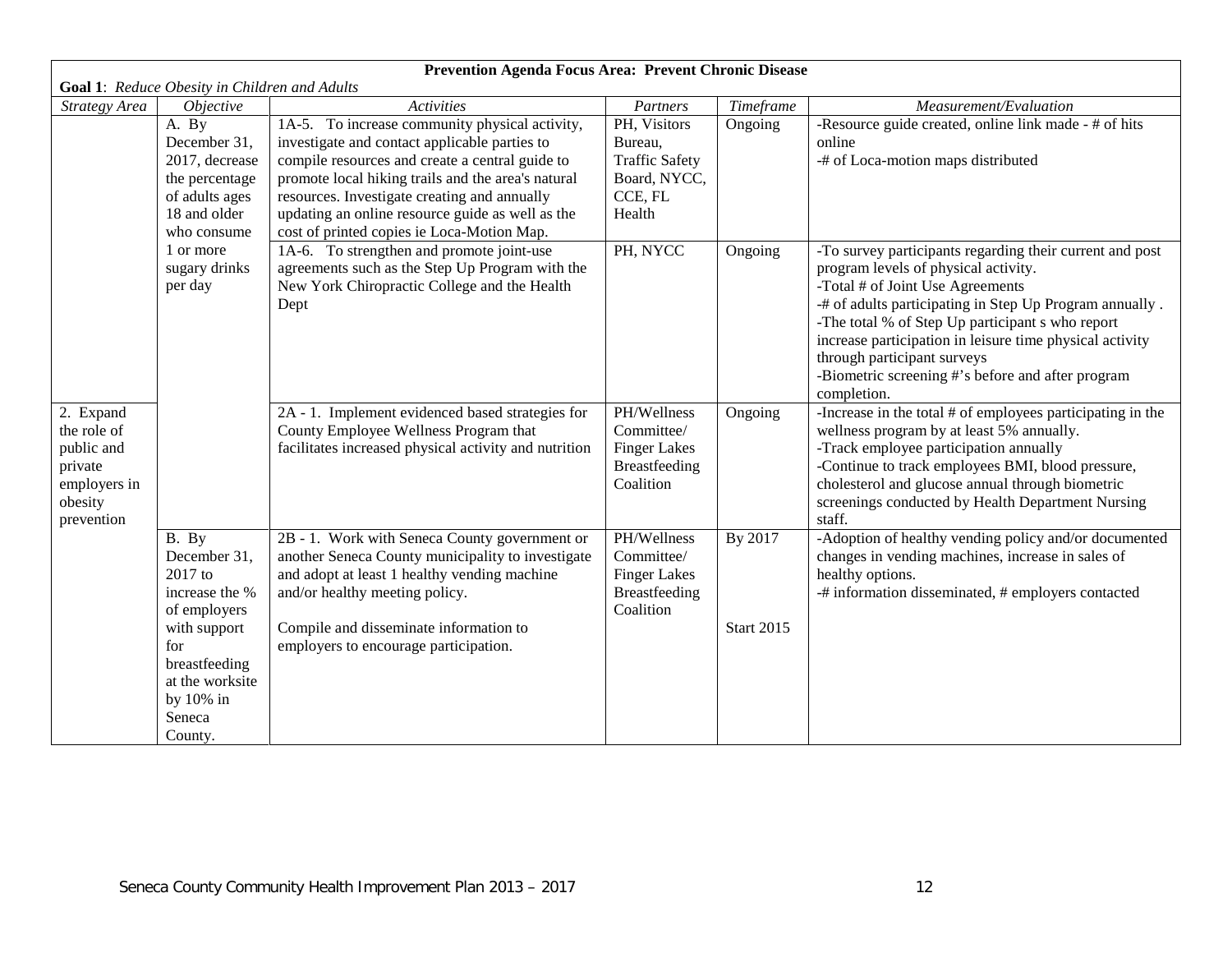|                                                                                            | <b>Goal 1:</b> Reduce Obesity in Children and Adults                                                          |                                                                                                                                                                                                                                    |                                                                                                             |                 |                                                                                                                                                                                                                     |  |  |  |
|--------------------------------------------------------------------------------------------|---------------------------------------------------------------------------------------------------------------|------------------------------------------------------------------------------------------------------------------------------------------------------------------------------------------------------------------------------------|-------------------------------------------------------------------------------------------------------------|-----------------|---------------------------------------------------------------------------------------------------------------------------------------------------------------------------------------------------------------------|--|--|--|
| <b>Strategy Area</b>                                                                       | Objective                                                                                                     | <b>Activities</b>                                                                                                                                                                                                                  | Partners                                                                                                    | Timeframe       | Measurement/Evaluation                                                                                                                                                                                              |  |  |  |
| 2. Expand<br>the role of<br>public and<br>private<br>employers in<br>obesity<br>prevention | B. By<br>December<br>31, 2017 to<br>increase the<br>$%$ of<br>employers<br>with<br>support for<br>breastfeedi | 2B - 2. Work with the Finger Lakes Breast Feeding<br>Coalition to increase access to breastfeeding<br>information and encourage continued breastfeeding<br>after delivery for new moms.                                            | FL<br>Breastfeeding<br>Coalition, PH,<br>Seneca County<br>Employee<br>Wellness<br>Committee,<br>CCE         | Ongoing         | -EHR documentation (where available) of education, %<br>of women exclusively breastfeeding and breastfeeding at<br>6 months,<br>-10% increase of WIC mothers breastfeeding at 6<br>months and BRFSS data by 12/2017 |  |  |  |
|                                                                                            | ng at the<br>worksite by<br>10% in<br>Seneca<br>County.                                                       | 2B - 3. Develop and adopt a Seneca County<br>Employee Policy for support of breastfeeding in the<br>workplace.                                                                                                                     | FL<br>Breastfeeding<br>Coalition, PH,<br>Seneca County<br>Employee<br>Wellness<br>Committee,<br><b>CCE</b>  | October<br>2013 | Adoption of a Seneca County supports for breastfeeding<br>at the worksite policy.                                                                                                                                   |  |  |  |
|                                                                                            |                                                                                                               | $2B - 4$ . Post breastfeeding friendly signs in county<br>office buildings for employees and the public.<br>Outline designated areas for staff and public to breast<br>feed.<br>Educate the public and employees about the policy. | ${\rm FL}$<br>Breastfeeding<br>Coalition, PH,<br>Seneca County<br>Employee<br>Wellness<br>Committee,<br>CCE | January<br>2014 | The #of new policies with supports for breastfeeding at<br>the worksite policies in place.<br>Number of county employees who report continuing to<br>breastfeed and/or pump upon returning to the workforce.        |  |  |  |
|                                                                                            |                                                                                                               | 2B - 5. Identify at least 2 Seneca County employers<br>to work with to adopt a breast feeding support policy<br>for their workplace                                                                                                | FL<br>Breastfeeding<br>Coalition, PH,<br>Seneca County<br>Employee<br>Wellness<br>Committee,<br>CCE         | 2016            | The #of new policies with supports for breastfeeding at<br>the worksite policies in place.                                                                                                                          |  |  |  |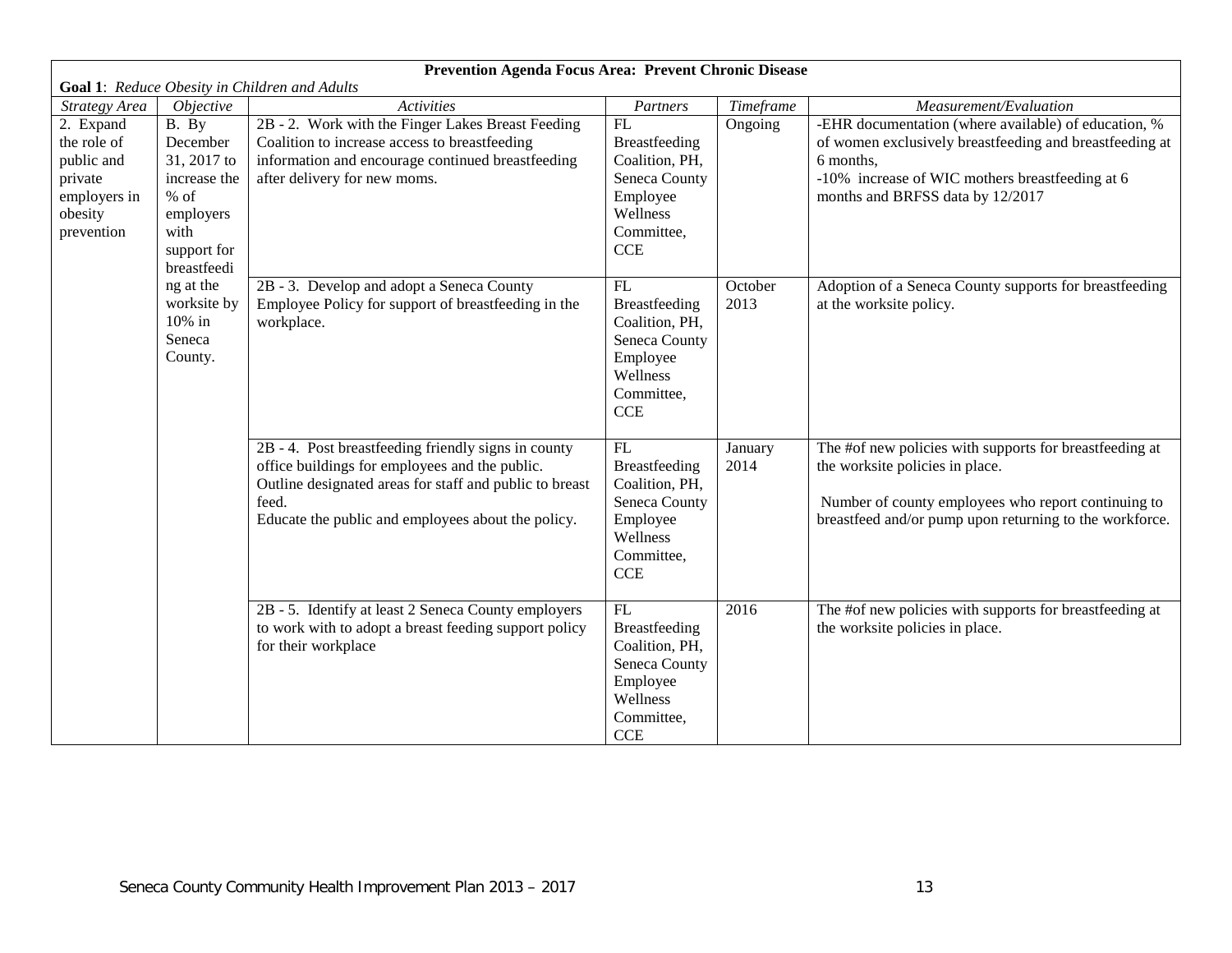| Goal 1: Reduce Obesity in Children and Adults |                            |                                                          |               |           |                                                         |  |  |
|-----------------------------------------------|----------------------------|----------------------------------------------------------|---------------|-----------|---------------------------------------------------------|--|--|
| Strategy Area                                 | Objective                  | <b>Activities</b>                                        | Partners      | Timeframe | Measurement/Evaluation                                  |  |  |
| 2. Expand                                     | B. By                      | 2B - 6. Encourage, promote and support initiatives       | Head start,   | January   | # of policies developed or revised that are adopted in  |  |  |
| the role of                                   | December                   | within Head start and early childhood programs to        | Early         | 2014      | accordance with best practice                           |  |  |
| public and                                    | 31, 2017 to                | teach children early about nutrition. Provide support    | Childhood     |           |                                                         |  |  |
| private                                       | increase the               | to the Family Resource Center and Head Start             | Programs, PH, |           |                                                         |  |  |
| employers in                                  | $%$ of                     | Programs in reducing screen time, improving nutrition    | CCE, Family   |           |                                                         |  |  |
| obesity                                       | employers                  | and increasing physical activity in child care settings. | Resource      |           |                                                         |  |  |
| prevention                                    | with                       |                                                          | Center        |           |                                                         |  |  |
|                                               | support for<br>breastfeedi |                                                          |               |           |                                                         |  |  |
|                                               |                            |                                                          |               |           |                                                         |  |  |
|                                               | ng at the<br>worksite by   |                                                          |               |           |                                                         |  |  |
|                                               | 10% in                     |                                                          |               |           |                                                         |  |  |
|                                               | Seneca                     |                                                          |               |           |                                                         |  |  |
|                                               | County.                    |                                                          |               |           |                                                         |  |  |
| 3. Reduce                                     | C. Prevent                 | 3C - 1. Provide evidence based programming for           | Head start,   | Annually  | # Of parents completing WE CAN Program.                 |  |  |
| Obesity in                                    | childhood                  | parents that focus on healthy eating, increased          | Early         |           |                                                         |  |  |
| Children and                                  | obesity                    | physical activity and reduced screen time such as the    | Childhood     |           |                                                         |  |  |
| Adults                                        | through                    | WE CAN Program.                                          | Programs, PH, |           |                                                         |  |  |
|                                               | early-care                 |                                                          | CCE, Family   |           |                                                         |  |  |
|                                               | and schools                |                                                          | Resource      |           |                                                         |  |  |
|                                               |                            |                                                          | Center        |           |                                                         |  |  |
|                                               |                            | 3C - 2. Train childcare staff in benefits of obesity     | Head start,   | Annually  | -Track Baseline BMI for Head Start children at the      |  |  |
|                                               |                            | prevention, and regulations and policies that support    | Early         |           | beginning of the school year and the end.               |  |  |
|                                               |                            | breastfeeding, quality nutrition, increased physical     | Childhood     |           | -Screen time logs, physical activity logs               |  |  |
|                                               |                            | activity and reduce screen time for children.            | Programs, PH, |           | -Pre and Post Test of childcare staff                   |  |  |
|                                               |                            |                                                          | CCE, Family   |           | -Total # of new policies implemented                    |  |  |
|                                               |                            |                                                          | Resource      |           |                                                         |  |  |
|                                               |                            |                                                          | Center        |           |                                                         |  |  |
|                                               |                            |                                                          |               |           |                                                         |  |  |
|                                               |                            | 3C - 3. Implementation of Choose Health: Food, Fun       | PH/Seneca     | Annually  | # of classes held and total # of students, pre and post |  |  |
|                                               |                            | and Fitness in 2/4 Seneca County public elementary       | County        | beginning | tests                                                   |  |  |
|                                               |                            | schools and at least one summer recreation/after-        | Employee      | 1/2014    |                                                         |  |  |
|                                               |                            | school program.                                          | Wellness      |           | Increase in the number of Schools and/or                |  |  |
|                                               |                            |                                                          | Committee     |           | Recreation/Summer Programs implementing program.        |  |  |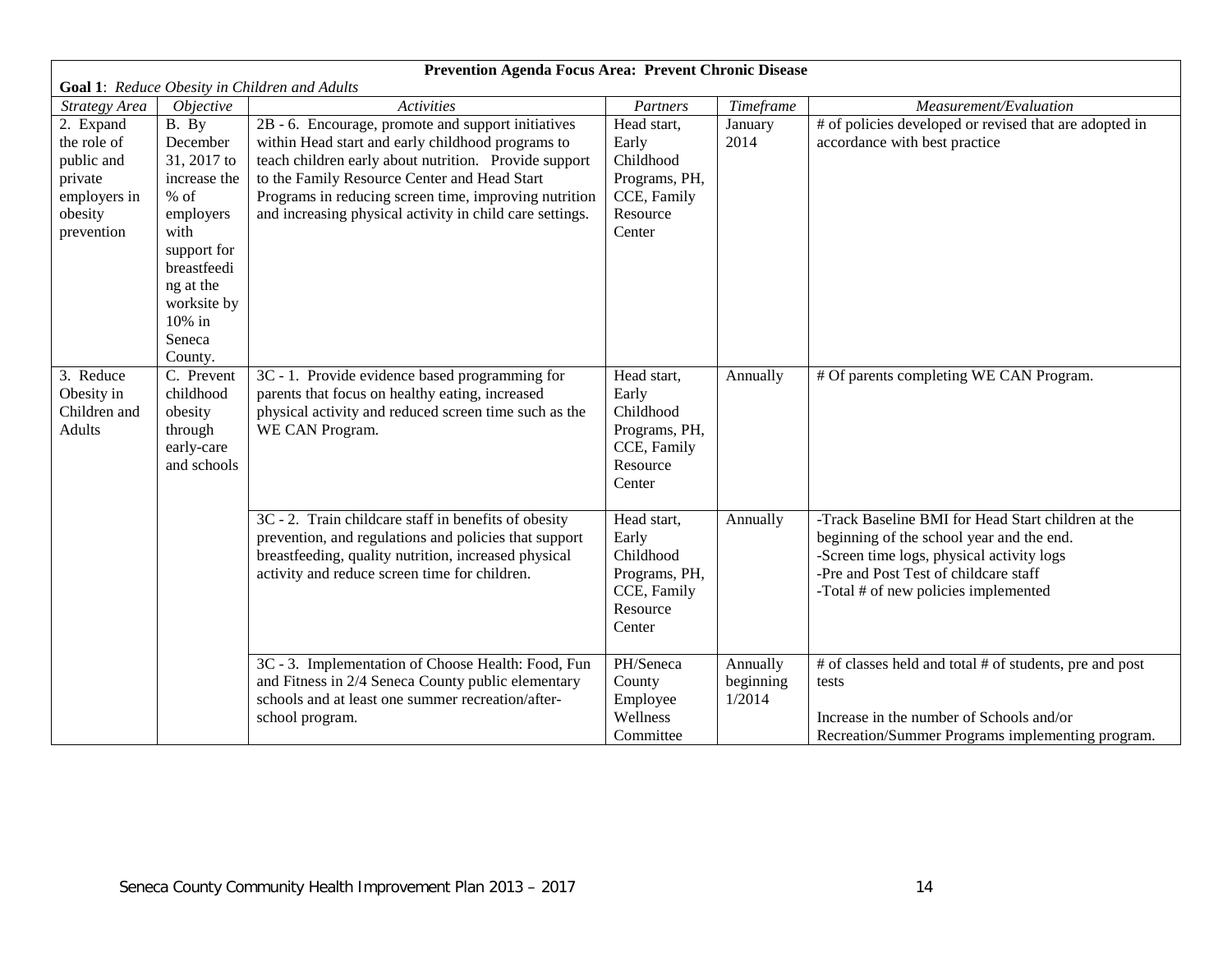| Goal 1: Reduce Obesity in Children and Adults |                            |                                                                                                                  |                        |                  |                                                                                                           |  |  |
|-----------------------------------------------|----------------------------|------------------------------------------------------------------------------------------------------------------|------------------------|------------------|-----------------------------------------------------------------------------------------------------------|--|--|
| Strategy Area                                 | <i>Objective</i>           | <b>Activities</b>                                                                                                | Partners               | Timeframe        | Measurement/Evaluation                                                                                    |  |  |
| 3. Reduce                                     | D. Expand                  | 3D - 1. Develop curriculum and educate health care                                                               | Local Health           | July 2015 -      | Curriculum developed, # educated, # resources                                                             |  |  |
| Obesity in<br>Children and                    | the role of<br>health care | professionals to talk with their patients about their<br>weight (including physical activity and diet) and their | Care<br>Providers, PH, | On-going         | disseminated, track usage of EHR where applicable                                                         |  |  |
| <b>Adults</b>                                 | and health                 | tobacco use, as appropriate. Encourage discussions                                                               | <b>Finger Lakes</b>    |                  |                                                                                                           |  |  |
|                                               | service                    | that include dividing goals into manageable                                                                      | Health                 |                  |                                                                                                           |  |  |
|                                               | providers                  | milestones and that health care professionals can                                                                |                        |                  |                                                                                                           |  |  |
|                                               | and                        | easily link their patients with available community                                                              |                        |                  |                                                                                                           |  |  |
|                                               | insurers in<br>obesity     | resources. Investigate the use of EHR as a tool for<br>health care providers to link patients with appropriate   |                        |                  |                                                                                                           |  |  |
|                                               | prevention                 | community resources.                                                                                             |                        |                  |                                                                                                           |  |  |
|                                               |                            |                                                                                                                  |                        |                  |                                                                                                           |  |  |
|                                               |                            | 3D - 2. Offer the Stanford Chronic Disease Self-                                                                 | SCHD, RSVP,            | Annually         | At least 20 people with chronic disease annually will                                                     |  |  |
|                                               |                            | Management program Healthy Living at least 2 times<br>annually for Seneca County residents diagnosed with        | <b>SCOFA</b>           | starting<br>1/14 | have taken a course and demonstrate improved<br>management of their condition via QTAC surveys.           |  |  |
|                                               |                            | Chronic Diseases.                                                                                                |                        |                  | -Attendance rosters will be maintained, participant                                                       |  |  |
|                                               |                            |                                                                                                                  |                        |                  | surveys will be utilized.                                                                                 |  |  |
|                                               |                            |                                                                                                                  |                        |                  |                                                                                                           |  |  |
| 4. Increase<br>access to high                 | E. Promote<br>culturally   | 4E - 1. Ensure that decision support/reminder tools of<br>and the community resources sections of EHRs are       | FLH, Seneca            | January<br>2015  | Implementation of decision support/reminder tools in<br>EHR, documentations of use of community resources |  |  |
| quality                                       | relevant                   | being used, and assist in providing information to                                                               | Health<br>Solutions    |                  |                                                                                                           |  |  |
| chronic                                       | chronic                    | populate community resources sections, if needed                                                                 | Team                   |                  |                                                                                                           |  |  |
| disease                                       | disease                    |                                                                                                                  |                        |                  |                                                                                                           |  |  |
| preventive<br>care and                        | self-                      |                                                                                                                  |                        |                  |                                                                                                           |  |  |
| management                                    | manageme<br>nt             |                                                                                                                  |                        |                  |                                                                                                           |  |  |
| in clinical and                               | education                  |                                                                                                                  |                        |                  |                                                                                                           |  |  |
| community                                     |                            |                                                                                                                  |                        |                  |                                                                                                           |  |  |
| settings                                      |                            |                                                                                                                  |                        |                  |                                                                                                           |  |  |
|                                               |                            |                                                                                                                  |                        |                  |                                                                                                           |  |  |
|                                               |                            |                                                                                                                  |                        |                  |                                                                                                           |  |  |
|                                               |                            |                                                                                                                  |                        |                  |                                                                                                           |  |  |
|                                               |                            |                                                                                                                  |                        |                  |                                                                                                           |  |  |
|                                               |                            |                                                                                                                  |                        |                  |                                                                                                           |  |  |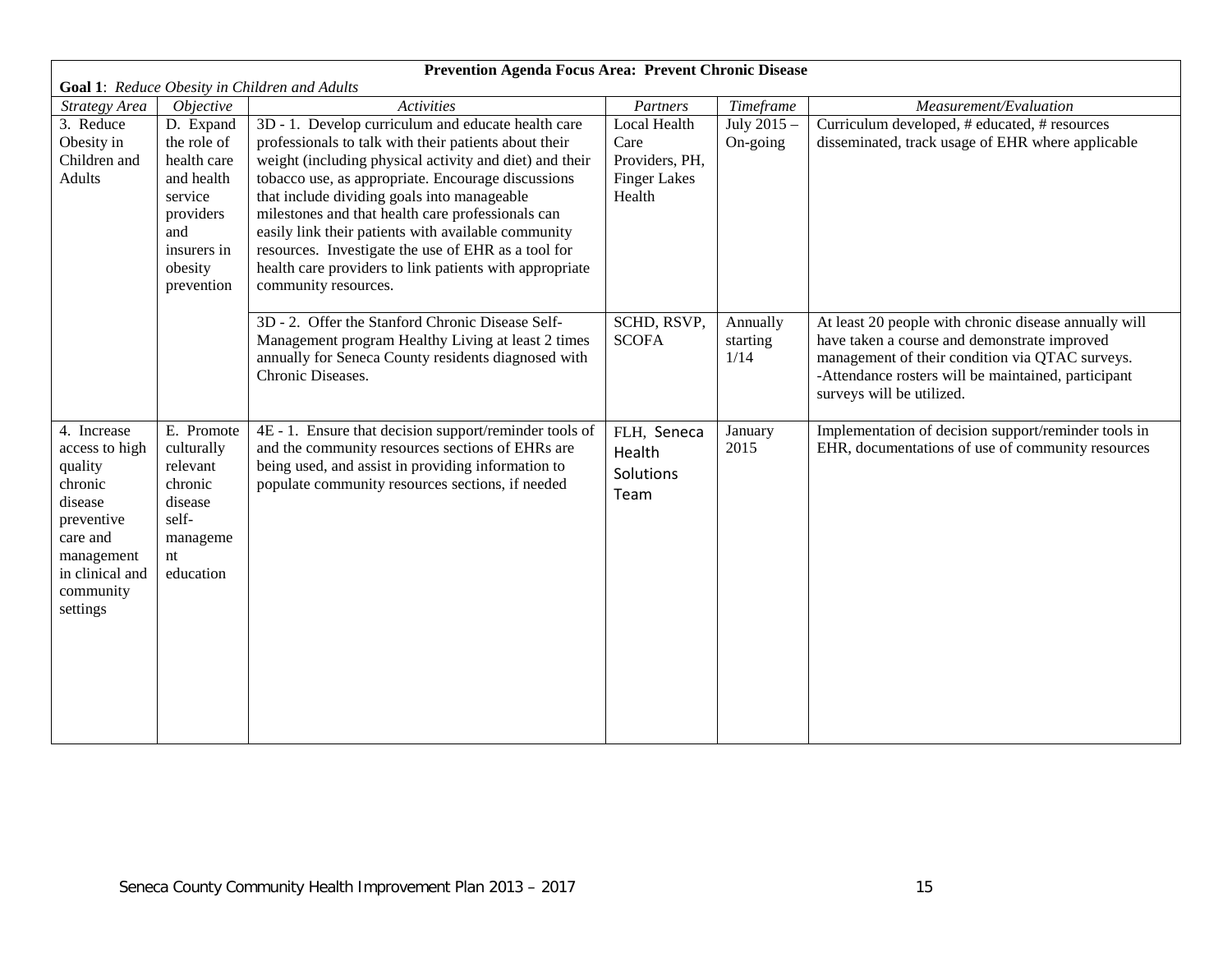| Prevention Agenda Focus Area: Prevent Chronic Disease                                                                                              |                                                                                                                                                                                                                                                                                                                                                                        |                                              |                                            |           |                                       |  |  |
|----------------------------------------------------------------------------------------------------------------------------------------------------|------------------------------------------------------------------------------------------------------------------------------------------------------------------------------------------------------------------------------------------------------------------------------------------------------------------------------------------------------------------------|----------------------------------------------|--------------------------------------------|-----------|---------------------------------------|--|--|
|                                                                                                                                                    | Goal 1: Reduce Obesity in Children and Adults                                                                                                                                                                                                                                                                                                                          |                                              |                                            |           |                                       |  |  |
| Strategy Area                                                                                                                                      | <i>Objective</i>                                                                                                                                                                                                                                                                                                                                                       | Activities                                   | Partners                                   | Timeframe | Measurement/Evaluation                |  |  |
| 4. Increase<br>access to high<br>quality<br>chronic<br>disease<br>preventive<br>care and<br>management<br>in clinical and<br>community<br>settings | F. Train primary care<br>providers (PCPs) to talk<br>with their patients about<br>their weight (including<br>physical activity and diet)<br>and their tobacco use, as<br>appropriate. Ensure that<br>such discussions include<br>dividing goals into<br>manageable milestones and<br>that PCPs can easily link<br>their patients with available<br>community resources | 4F - 1. Monitor implementation of<br>EHR use | FLH, Seneca<br>Health<br>Solutions<br>Team | July 2015 | Implementation monitored through EHR. |  |  |
|                                                                                                                                                    | simply, through the EHR                                                                                                                                                                                                                                                                                                                                                |                                              |                                            |           |                                       |  |  |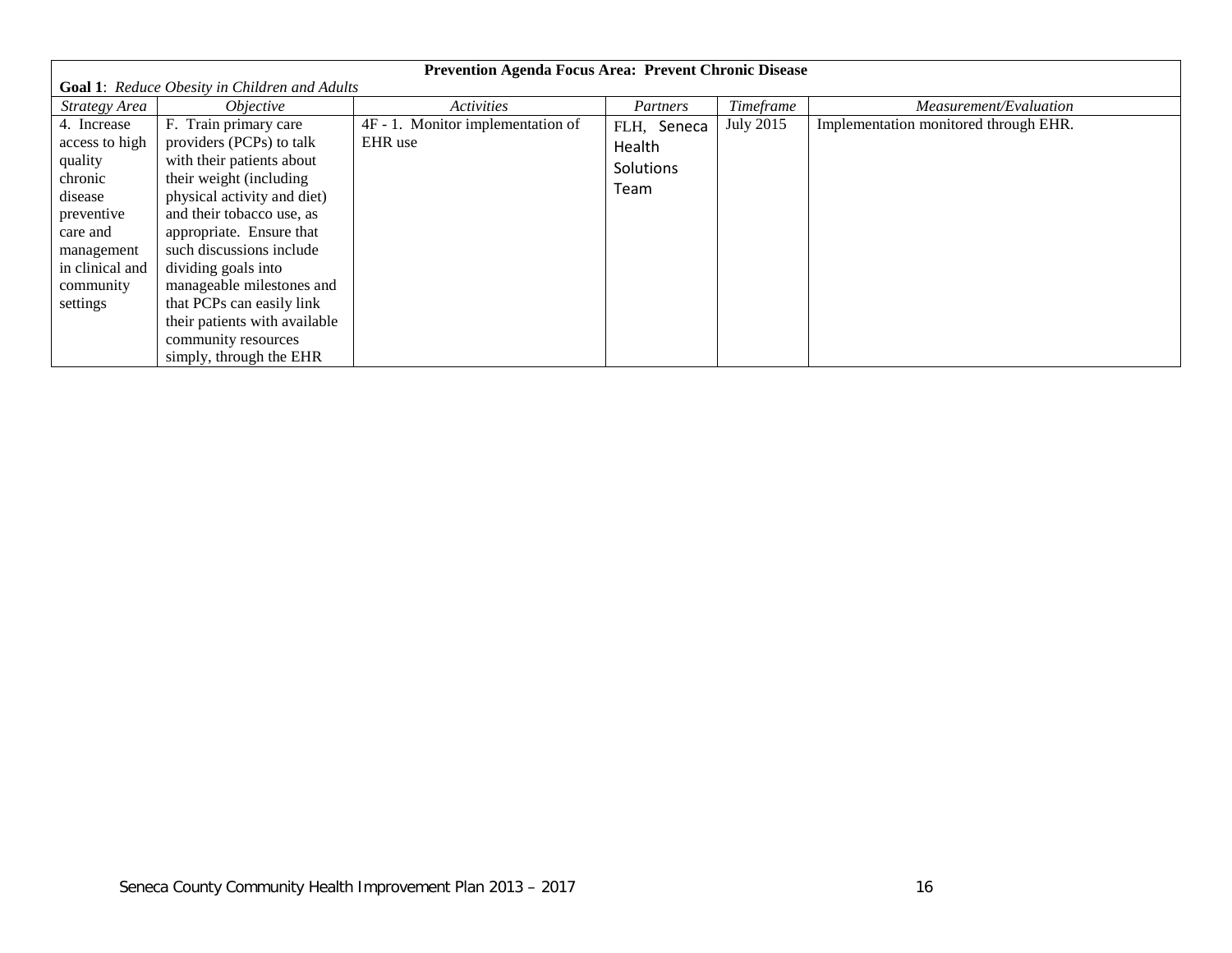|                                                                                              | Prevention Agenda Focus Area: Promote Mental Health and Prevent Substance Abuse |                                                                                                                                                                                                                                                                                                                                                                                                                      |                                                                                                                                   |                                                                                             |                                                                                                                                                                                                                                                                                                                                                                                       |  |  |
|----------------------------------------------------------------------------------------------|---------------------------------------------------------------------------------|----------------------------------------------------------------------------------------------------------------------------------------------------------------------------------------------------------------------------------------------------------------------------------------------------------------------------------------------------------------------------------------------------------------------|-----------------------------------------------------------------------------------------------------------------------------------|---------------------------------------------------------------------------------------------|---------------------------------------------------------------------------------------------------------------------------------------------------------------------------------------------------------------------------------------------------------------------------------------------------------------------------------------------------------------------------------------|--|--|
|                                                                                              |                                                                                 | Goal 2: Prevent Substance Abuse and other Mental Emotional Behavioral Disorders                                                                                                                                                                                                                                                                                                                                      |                                                                                                                                   |                                                                                             |                                                                                                                                                                                                                                                                                                                                                                                       |  |  |
| Strategy Area                                                                                | <i>Objective</i>                                                                | <i><u><b>Activities</b></u></i>                                                                                                                                                                                                                                                                                                                                                                                      | Partners                                                                                                                          | Timeframe                                                                                   | Measurement/Evaluation                                                                                                                                                                                                                                                                                                                                                                |  |  |
| 1. Prevent<br>Substance<br>Abuse and<br>other Mental<br>Emotional<br>Behavioral<br>Disorders | A. Reduce<br>underage<br>drinking                                               | 1A - 1. Adoption of social host law in Seneca County.<br>Education to the general public to increase awareness of the<br>new Social Host Law and to promote social norm against<br>underage drinking<br>Publicize Seneca County Social Host Law and the legal<br>consequences for providing or allowing underage drinking.<br>Distribute brochures to churches, libraries, schools, use of<br>social media, website. | Seneca County<br>Substance<br><b>Abuse Coalition</b><br>(SCSAC)<br>Committee,<br>Local<br>Government,<br>Local Law<br>Enforcement | Done<br>Effective<br>7/29/13                                                                | -Policy adopted<br>-# of arrests made<br>-#of underage youth referred to ADPEP -<br>Program<br>-# referred to SC Probation for Community<br>Service                                                                                                                                                                                                                                   |  |  |
|                                                                                              |                                                                                 | 1A - 2. Support the implementation of "drug free<br>communities" and evidence based strategies to reduce<br>underage drinking and drug use (such as those promulgated<br>by the US Surgeon General and CDC) among youth.                                                                                                                                                                                             | <b>SCSAC</b>                                                                                                                      | <b>DFC</b><br>awarded to<br>Seneca<br>County<br>Substance<br>Abuse<br>Coalition<br>Oct 2013 | Implementation of 7 DFC Strategies<br>Provide information<br>1.<br>2.<br><b>Enhance Skills</b><br>3.<br>Provide Support<br>Enhance access/reduce barriers<br>$\overline{4}$ .<br>5.<br><b>Change Consequences</b><br>(incentives/disincentives)<br><b>Change Physical Design</b><br>6.<br>7.<br>Modify/change policies<br>and data driven planning efforts<br>from program evaluation |  |  |
|                                                                                              |                                                                                 | 1A - 3. Seek additional funding to advocate for underage<br>drinking initiatives, drug free programs and increased<br>alcohol education within the community.                                                                                                                                                                                                                                                        | <b>SCSAC</b>                                                                                                                      | <b>DFC</b><br>awarded<br>Dec 2013                                                           | -Dollars awarded<br>-In-kind leveraged dollars<br>-DFC grant application funding reward letter<br>-SCSAC Sustainability Plan                                                                                                                                                                                                                                                          |  |  |
|                                                                                              |                                                                                 | 1A - 4. Work to decrease the % of favorable parental<br>attitudes toward underage drinking through community<br>forums to educate parents and other community members<br>on the risk of underage drinking, how youth obtain alcohol,<br>and the role of adults in influencing youth attitudes about<br>drinking.                                                                                                     | <b>SCSAC</b>                                                                                                                      | Dec 2013-<br>9/29/14                                                                        | -# social media messages posted, # educational<br>materials disseminated, # adults reached, 3 of<br>print media<br>-Community Underage Drinking Survey will be<br>administered to Seneca County residents ages<br>18 and over to measure change in attitudes and<br>perceptions re: acceptance of underage drinking<br>every 2 years by 2016).                                        |  |  |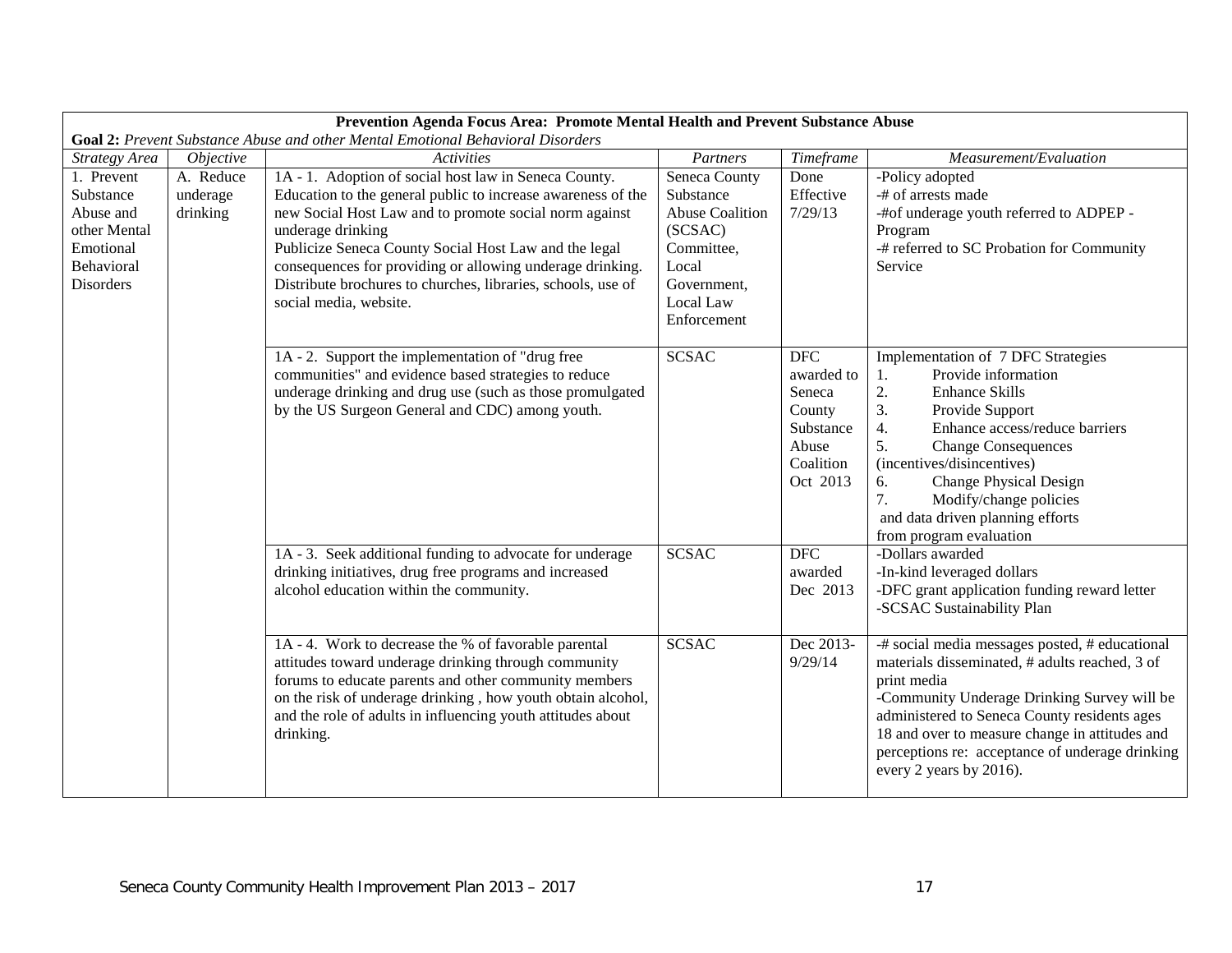|                   | Prevention Agenda Focus Area: Promote Mental Health and Prevent Substance Abuse |                                                                                 |                              |           |                                                                |  |  |
|-------------------|---------------------------------------------------------------------------------|---------------------------------------------------------------------------------|------------------------------|-----------|----------------------------------------------------------------|--|--|
|                   |                                                                                 | Goal 2: Prevent Substance Abuse and other Mental Emotional Behavioral Disorders |                              |           |                                                                |  |  |
| Strategy Area     | <i>Objective</i>                                                                | <b>Activities</b>                                                               | Partners                     | Timeframe | Measurement/Evaluation                                         |  |  |
| 1. Prevent        | $\overline{B}$ .                                                                | 1B - 1. Create a curriculum and/or disseminate                                  | PH, Local Health             | 2013      | Curriculum developed, # educated, #                            |  |  |
| Substance         | Strengthen                                                                      | information to health care providers on the warning signs                       | Care Providers,              |           | disseminated                                                   |  |  |
| Abuse and         | Social                                                                          | of substance abuse among youth.                                                 | FLACRA, Council              |           |                                                                |  |  |
| other Mental      | Norms that                                                                      |                                                                                 | on Alcoholism                |           |                                                                |  |  |
| Emotional         | Reduce                                                                          | 1B - 2. Survey youth regarding access to alcohol,                               | <b>SCSAC</b>                 | Ongoing - | -Data compiled from Youth Development                          |  |  |
| <b>Behavioral</b> | Substance                                                                       | marijuana, tobacco and prescription drugs for minors                            |                              | 2017      | Survey for 4 Seneca County School Districts                    |  |  |
| Disorders         | Use among                                                                       |                                                                                 |                              |           | grades 6-12. Survey every 2 years. Data                        |  |  |
|                   | youth.                                                                          |                                                                                 |                              |           | includes 30 day use Perception of harm,                        |  |  |
|                   | Reduce                                                                          |                                                                                 |                              |           | perception of parental disapproval, perception                 |  |  |
|                   | excessive                                                                       |                                                                                 |                              |           | of peer disapproval                                            |  |  |
|                   | alcohol                                                                         |                                                                                 |                              |           | -Reduce youth access to 1) alcohol                             |  |  |
|                   | consumption                                                                     |                                                                                 |                              |           | 2) Tobacco 3) Prescription drugs                               |  |  |
|                   | among                                                                           | 1B - 3. Work with schools to disseminate letters                                | <b>SCSAC</b>                 | Annually  | -Letters created, # of letters sent,                           |  |  |
|                   | adults.                                                                         | regarding underage drinking to community members                                |                              |           | Minutes from youth listening (focus groups and                 |  |  |
|                   |                                                                                 | during key times of the year (prom, graduation, holidays,                       |                              |           | meetings with Board of Education, School                       |  |  |
|                   |                                                                                 | etc.). Presentations to school boards, parent groups,                           |                              |           | Administrators.                                                |  |  |
|                   |                                                                                 | information distributed at Open Houses                                          |                              |           |                                                                |  |  |
|                   |                                                                                 | 1B-4. Partner with TACFL to reduce visibility and                               | PH                           | Ongoing   | -# of youth led initiatives -Increased                         |  |  |
|                   |                                                                                 | availability of tobacco products to youth.                                      | <b>SCSAC</b>                 |           | participation from Seneca County Schools and                   |  |  |
|                   |                                                                                 |                                                                                 | <b>TACFL</b>                 |           | youth groups -Laws or policy adopted re:<br>Tobacco Pt of Sale |  |  |
|                   |                                                                                 | 1B-5. Advocate and assist in the adoption of local laws                         | <b>TACFL</b>                 |           | # of smoke-free outdoor policies or laws                       |  |  |
|                   |                                                                                 |                                                                                 | PH, SCSAC                    | Ongoing   |                                                                |  |  |
|                   |                                                                                 | and/or policies for clean smoke free outdoor spaces                             | <b>FLACRA</b>                | 2014-2017 | adopted<br>Curriculum developed, # educated, #                 |  |  |
|                   |                                                                                 | 1B - 6. Encourage health care providers to speak with                           | Council on                   |           |                                                                |  |  |
|                   |                                                                                 | their patients about their alcohol use (substance abuse)                        | Alcoholism                   |           | disseminate                                                    |  |  |
|                   |                                                                                 |                                                                                 | Seneca County                |           |                                                                |  |  |
|                   |                                                                                 |                                                                                 | <b>Addictions</b>            |           |                                                                |  |  |
|                   |                                                                                 |                                                                                 |                              |           |                                                                |  |  |
|                   |                                                                                 | 1B-7. Encourage providers to refer ptx for appropriate                          | Program, PH<br>FLACRA, Coun. | 2014-2017 | Increase in the # of referrals from providers to               |  |  |
|                   |                                                                                 | alcohol /drug evaluations and to seek appropriate                               | on Alcoholism                |           | <b>Substance Abuse Treatment Providers</b>                     |  |  |
|                   |                                                                                 |                                                                                 | Seneca County                |           |                                                                |  |  |
|                   |                                                                                 | treatment                                                                       | Addictions                   |           |                                                                |  |  |
|                   |                                                                                 |                                                                                 |                              |           |                                                                |  |  |
|                   |                                                                                 |                                                                                 | Program, PH                  |           |                                                                |  |  |